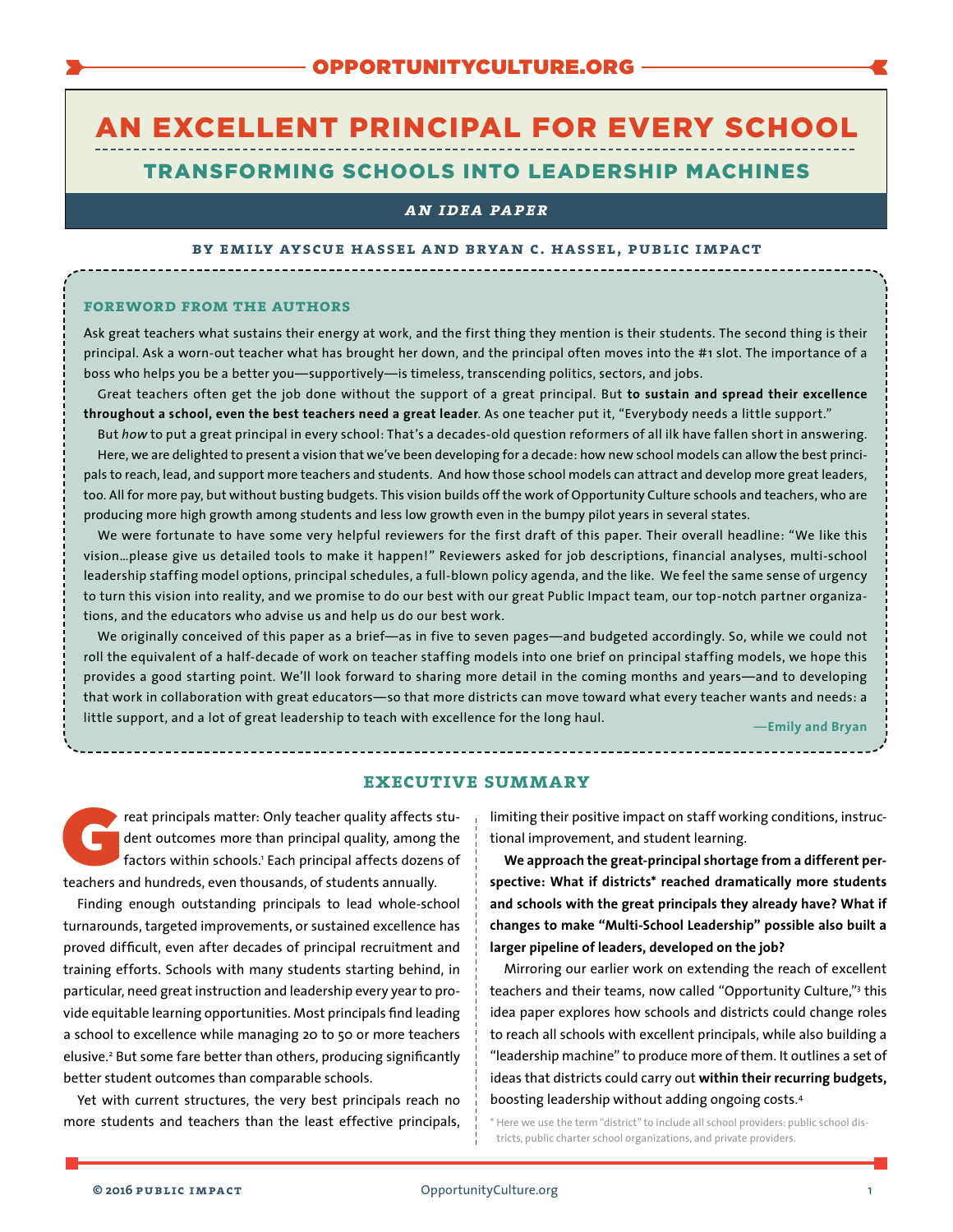## **opportunity culture**

In an Opportunity Culture, new models extend the reach of excellent teachers and their teams to more students, for more pay, within recurring budgets. Schools provide additional school-day time for planning and collaboration, often with teacher-leaders leading teams and providing frequent, on-thejob development. Teachers are accountable for the learning of all students they serve and colleagues they lead.

A team of teachers and administrators at each school decides how to redo schedules and reallocate money to fund pay supplements permanently, in contrast to temporarily grant-funded programs.

The most popular model used in Opportunity Culture schools so far is Multi-Classroom Leadership, in which great teachers continue to teach while leading a team, coaching, co-teaching, co-planning, and collaborating with their team teachers, while taking accountability for the learning outcomes of all the students the team serves.

Schools adhering to the Opportunity Culture Principles for teachers are spreading throughout several districts and states, with more each year, including in collective bargaining districts and charter schools.\*

**[OpportunityCulture.org](http://opportunityculture.org)** is continually updated with new sites, case studies, and videos about Opportunity Culture teachers, principals, and schools. Look also for forthcoming cases about Multi-School Leadership in Opportunity Culture schools and similar contexts.

\* For details, see "Where is this happening?" at [http://opportunityculture.](http://opportunityculture.org/our-initiative/participating-sites/) [org/our-initiative/participating-sites/](http://opportunityculture.org/our-initiative/participating-sites/).

**We envision four essential ingredients that can provide far more schools with excellent principals:**

- **1. Commitment.** Districts commit to reaching all students with great teaching and all teachers with great leadership. Pursuit of these goals drives school staffing and design decisions.
- 2. Multi-Classroom Leaders. Great teachers lead small teams covering one or more grades or subjects, and are accountable for teaching excellence, student outcomes, and teacher development.
- **3. Schoolwide Team of Leaders.** Principals lead their multi-classroom leaders as a team of leaders to improve instruction and implement a culture of excellence schoolwide.
- **4. Multi-School Leadership.**<sup>5</sup> Great principals extend their reach to small numbers of schools as "multi-school leaders" (MSLs) while developing principals, or principals-in-training, on the job.

We begin with brief explanations of some of the changes, within and across schools, that support this vision. In future publications, we will explore more detail about changes needed for successful Multi-School Leadership, with substantial input from excellent educators.

First, as with teaching roles in an Opportunity Culture, multischool leader roles must adhere to a set of principles that ensure they are high-impact, high-opportunity roles that are financially and politically sustainable. (See "Opportunity Culture Principles for Multi-School Leaders," at right.)

Second, aligned with those principles, we envision that multischool leader roles must differ from most principal supervisor roles in at least three important ways:

✱ **Span.** Multi-school leaders mustlead fewer schools than is typical for executive principals or assistant superintendents overseeing schools, perhaps four on average.

- ✱ **Instructional Focus.** MSLs must be primarily instructional excellence leaders, not administrative compliance managers. Their accountability and authority to lead principals as a team and share interim data openly must create a bias toward the actions that improve teaching and student outcomes during each school year.
- ✱ **Schoolwide Team of Leaders.** MSLs must be supported by principals who lead, and are supported by, multi-classroom leaders accountable for the success of all teachers and students on their team.

# **opportunity culture principles for multi-school leaders**

*Teams of principals and district/network leaders must choose and tailor models to:*

- **1. Reach more schools with excellent principals and their teams**
- **2. Pay principals more for extending their reach**
- **3. Fund pay within regular budgets**
- **4. Provide protected in-school time and clarity about how to use it for planning, collaboration, and development —within and across the schools each leader leads**
- **5. Match authority and accountability to each person's responsibilities**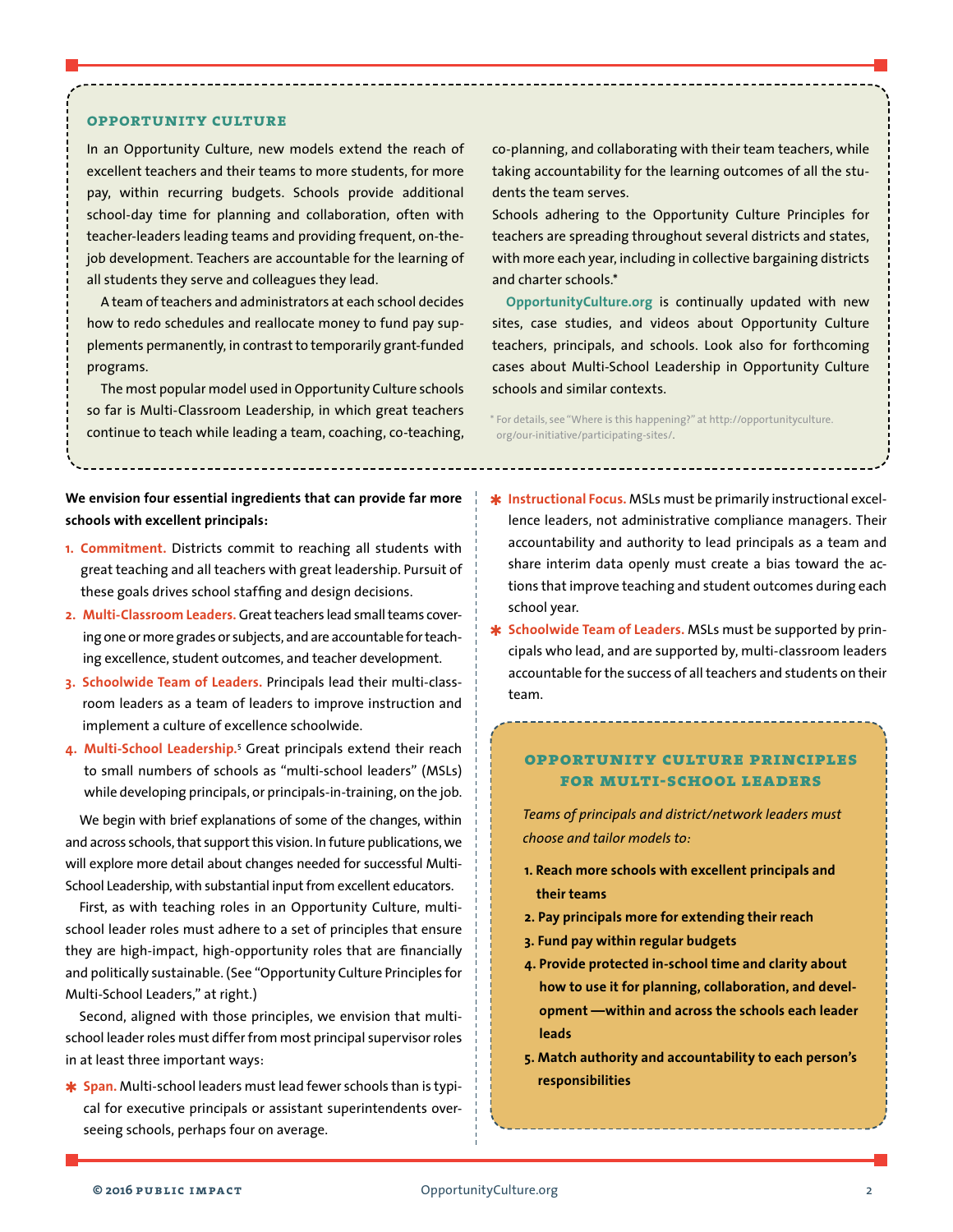Third, these changes affect other roles. Some assistant principal roles must be swapped for operations managers, as teacher-leaders take over instructional leadership with the principal. In addition, principal supervisors in large districts (also called executive principals or assistant superintendents) should reduce their spans, acting as "executive multi-school leaders" for only a handful of multi-school leaders, instead of numerous principals.

Fourth, technology must provide timely data about school and teaching-team performance in every school each leader leads, so that MSLs have the fodder for identifying problems and helping principals solve them fast. Finally, flexible school budgets are essential to reallocate spending to fund that technology—and much higher pay.

## **This can create many benefits:**

- ✱ **Higher Pay:** Changing roles allow multi-school leaders to earn far more, within school budgets. Pay of at least 10 percent above principal pay, with perhaps 20 percent being the norm, could be common for multi-school leaders, with far more possible in some circumstances. Future reallocation of district funding to teaching and school leadership could enhance pay further.
- ✱ **Stronger Pipeline:** These changes would magnify the leadership already in schools, while attracting more potential leaders who want a lifetime of opportunity—without losing their responsibility for great teaching and student learning. The cascade of leadership development on the job—for principals, principals-in-training, and teacher-leaders—can help an unprecedented number of educators develop organizational and instructional leadership skills.

✱ **Better Implementation:** Ensuring that more schools have principals and teachers who together pursue high-standards, personalized instruction—hallmarks of great teaching and leading in schools—can enable better implementation of new curricula and instructional approaches. As digital instruction continues to reshape learning, the role of principals may change, yet strong leadership for a variety of school configurations will remain essential to achieve strong outcomes.

Ultimately, better leadership will pay off in higher levels of student growth and achievement. Early outcomes<sup>6</sup> of similar approaches to teacher roles in Opportunity Culture schools indicate a positive impact on student learning, recruitment, and pay.<sup>7</sup> Although policy changes are ideal for scale, as we have documented extensively,<sup>8</sup> Opportunity Culture pilot schools began changing teacher roles in several states without policy change. A lack of will to reach all students with excellent teaching and a lack of transition support for financially sustainable changes are the primary barriers thus far.

We want this idea paper to prompt further thinking and action to **provide every school with an excellent principal, and to turn schools into leadership machines that produce far more and far better leaders, creating a culture of excellence and opportunity for all.**

Educators, superintendents, charter school leaders, school boards, and state-level leaders: With new school and staffing models, you really can reach all schools with great teaching and leading. Now is the time.

# **teams of leaders: turning schools into leadership machines**

**Multi-classroom leaders (MCLs)** continue to teach while leading a team of 2 to 8 teachers **(T)**—a grade-level or subject team—developing their own instructional leadership on the job. **Principals** each lead a team of 3 to 8 MCLs. **Multi-school leaders (MSLs)** lead a team of 2 to 8 principals and principals-in-training, developing the team's ability to implement a strong vision within each school by leading their team of multi-classroom leaders.

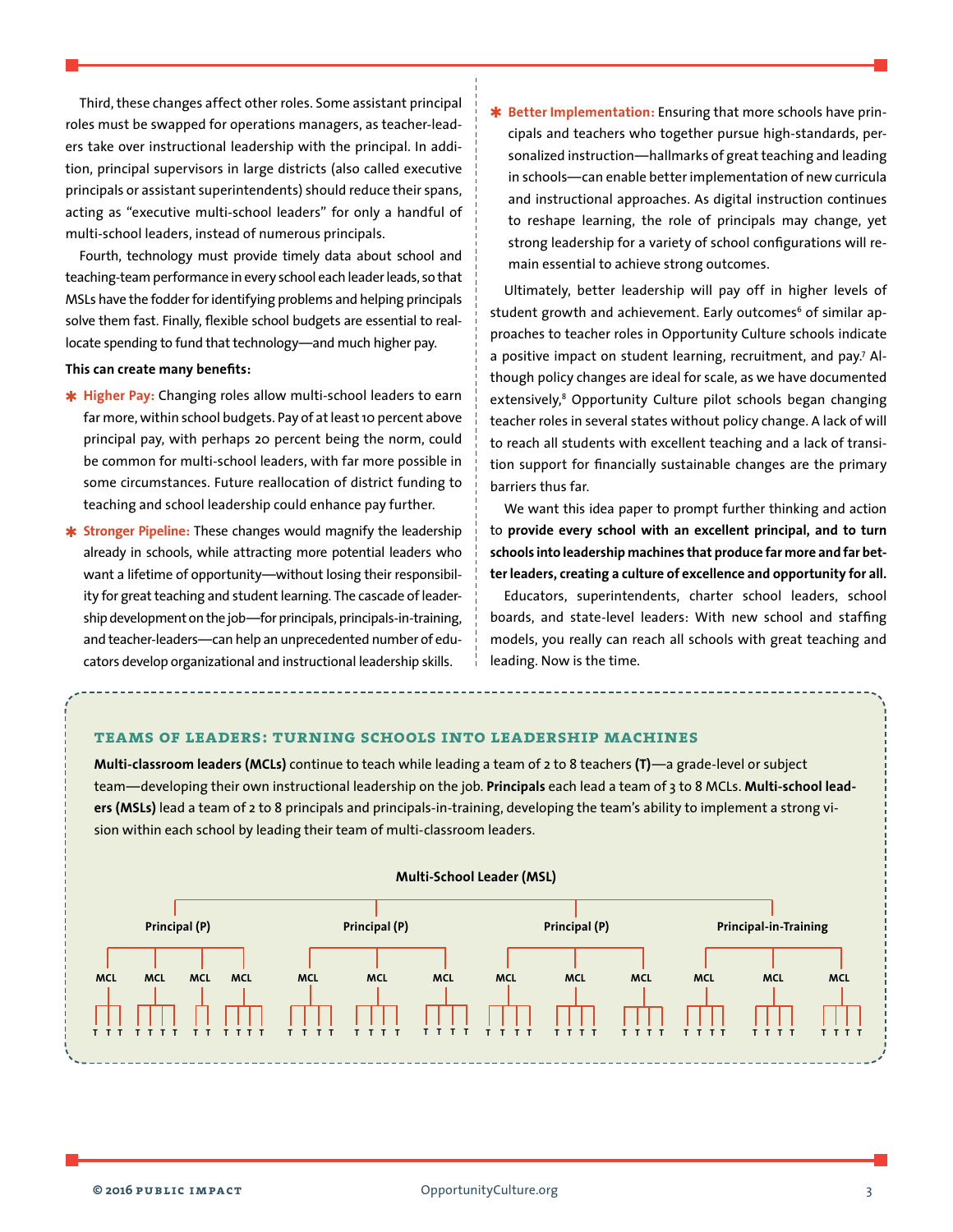# **an excellent principal for every school: transforming schools into leadership machines**

# **The Problem**

Ithin a school, a principal's effectiveness has the second-largest impact on student learning (after a teacher's impact).9 Students need excellent school leadership, and the great teaching it supports, consistently.

Economically disadvantaged students typically enter school behind<sup>10</sup> and they must make well more than the typical "year's worth of growth" consistently just to catch up." Yet few principals of highpoverty schools are able to lead that kind of growth schoolwide. Even in schools with less poverty, large portions of students—those starting far behind or ahead, and those grappling with learning challenges or language barriers—have learning needs unmet when they do not have excellent teachers supported by great, not just good, leaders. Students of all kinds who could leap further ahead, learn better thinking and social-emotional skills, and become more deeply engaged in the subjects that most interest them have far fewer opportunities without great teachers *and* leaders.

Principals are in a unique position to set high standards and adopt systems to significantly improve learning, whole-child development, and personalization schoolwide.

# **how is this new?**

Making a commitment to reach all schools with excellent leaders and all students with excellent teachers is different from such strategies as: just having principal supervisors oversee large numbers of principals; technology-based learning; differentiation in the classroom; typical coaching positions; and other alterations of instructional and leadership delivery.

These roles, methods, and tools are pale shadows that usually lack formal accountability for high standards and outcomes. Schools making a commitment to excellence for all, in contrast, do not separate "responsibility" from "accountability." They extend the reach of their own teachers and principals, or tap talent from across the state or nation, in high-accountability roles charged with helping students beat the odds—and with higher pay to match.

The number of additional students successfully reached by instruction that induces students' high-growth learning and development becomes the major metric by which education providers can judge the success of every change.

That is the essence of a commitment to excellence and opportunity *for all.*

Yet most principals have fallen short while the pressure has increased. Achievement gaps persist, within and across schools and compared with top international peers, despite decades of reform efforts. Few persistently low-performing schools have achieved and sustained turnarounds, and gaps remain stubborn in schools with far fewer disadvantaged students. At the same time, more students in other nations are leaping ahead to even higher standards, and advanced students in the U.S. need even more advanced instruction, too. Digital learning has not closed these gaps.<sup>12</sup>

These challenges coupled with complex student learning needs create a tough environment in which to shine as a principal. Shortfalls in schools are illuminated further when academic standards rise and when districts add standards, such as students' social and emotional skills and other "soft" competencies. Clearer, greater gaps—and more of them in the broad range of skills students need—add to the implementation challenge principals face.

At the same time, principals in most schools must directly manage 20 to 50 individual teachers, a span far outside what research shows is effective.<sup>13</sup> New teacher evaluation systems that require more administrative work have added to principals' workloads, too.14 How can principals excel in this model?

Few can, but some do better than others. Across all sectors and using a variety of measures, research indicates that approximately the top quarter of managers typically produce nearly 50 percent better outcomes than average.<sup>15</sup> These findings transcend sectors, specific jobs, and circumstances. The principalship is likely no exception.

However, the supply of these "excellent principals"—those who help teachers excel, induce high levels of student learning growth, develop a broad range of student skills, and incorporate personalization schoolwide—is limited. Excellent principals reach no more teachers and students than the least effective principals. Their opportunities to influence students and teachers, help peer principals succeed, and earn more are no better than those of the least effective principals. For a great leader who wants to advance in K–12 education today, the only choice is to leave the school and that direct responsibility for students and teachers.

Meanwhile, other principals struggle largely alone, with lesser outcomes and inadequate support to improve substantially.

# **Current Solutions Fall Short**

New and enhanced school leadership programs that train current and potential principals have not changed this picture at scale, despite a growing supply of well-designed efforts.<sup>16</sup> Similarly, even the strongest efforts to recruit a new breed of leader into K–12 schools have not substantially changed student outcomes at scale.<sup>17</sup>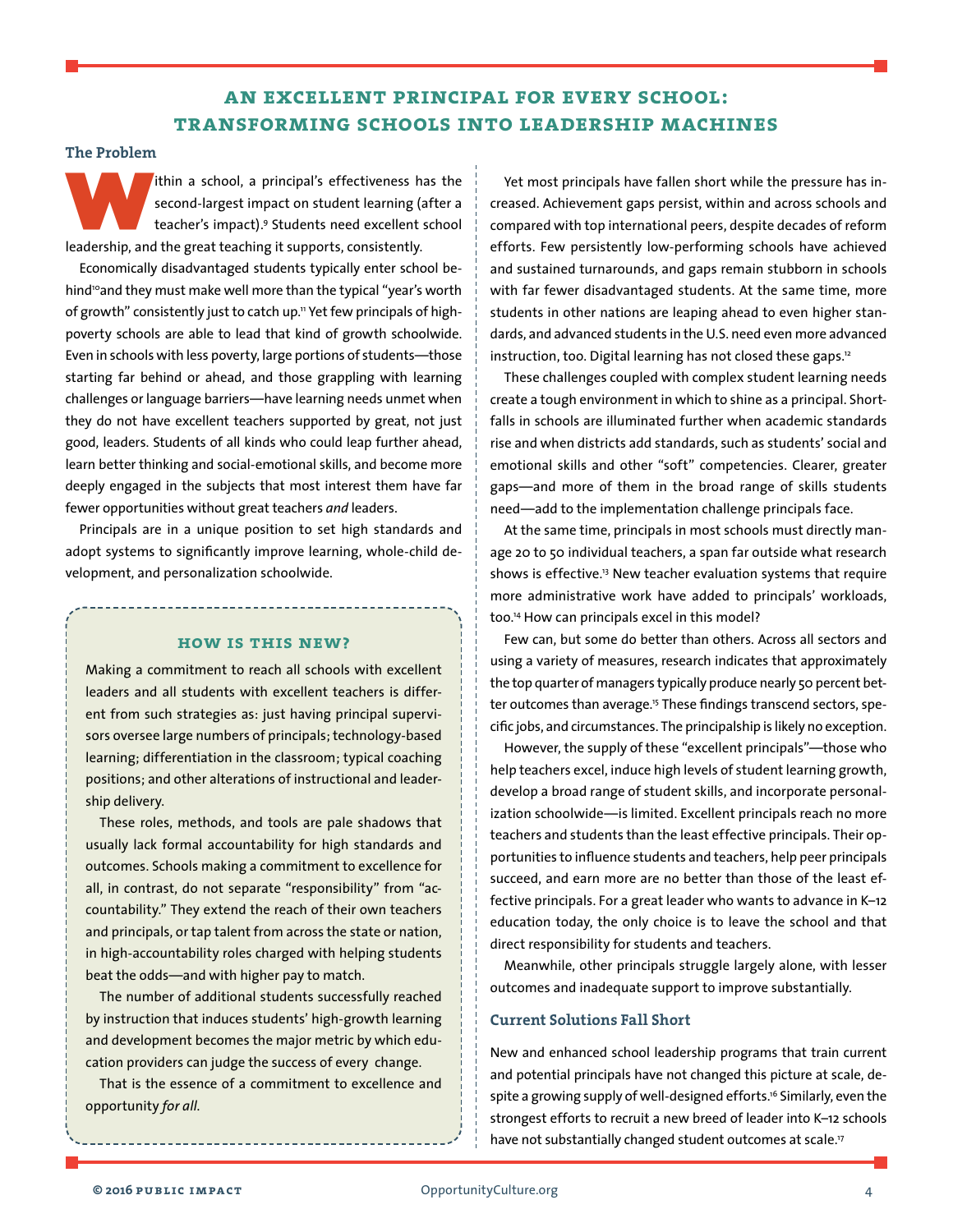These efforts have been bold. But even if the most successful programs were scaled up, in the current design of most schools and districts, they would not provide enough leaders who achieve excellent outcomes in most schools. Another generation of students will pass through U.S. schools, and only a small portion will have access to teachers who are supported by truly great principals. Most of the U.S. teaching force will spend their careers without principals who are able to help teachers substantially improve student outcomes, despite the principals' best efforts.

The shortfall of past reforms is not surprising. Our earlier work, *Opportunity at the Top*, modeled the likely impact of dramatic, unprecedented improvements in the recruitment, retention, and warranted dismissal of teachers. Even if districts dramatically increased the hiring of excellent teachers, cut turnover of the best in half, and tripled the dismissal of the very worst teachers, the majority of U.S. students still would not have excellent teachers after half a decade of consistent effort.<sup>18</sup> Were districts to apply the same dramatic improvements in recruitment, retention, and dismissal of principals, they still would not be able to put a great principal in charge of every school. Only extending the reach of great educators through job redesign changes this picture dramatically.

# **The Opportunity: Teacher Leadership and Technology**

The rise of new teaching roles—specifically teacher-leader positions that let great teachers lead subject and grade teams with real *authority and full accountability for student outcomes and teacher development*—and new technologies provide a new opportunity to extend the reach of excellent teachers and principals. Early outcomes are promising in "Opportunity Culture" schools that use a combination of accountable teacher-leaders and technology, with far more high growth and far less low growth among students.19

#### **New Roles for Teachers: Team Leadership**

When we say "teacher leadership," we mean a certain kind: fully accountable teaching-team leaders with real authority to lead while teaching, not just coach from the sidelines. "Multi-classroom leaders," or "MCLs," continue to teach while leading a team of teachers, sharing their strategies for success through modeling, co-teaching, coaching, co-planning, and providing feedback.<sup>20</sup> Responsible for achieving high growth for all students served by the team, the MCL determines how students spend time and tailors teachers' roles, including their own, according to their strengths. On some teams, teachers specialize by subject, too.<sup>21</sup>

MCLs help the whole teaching team improve together, leading frequent analysis of data about student progress—problem-solving to find instructional strategies that meet students' changing needs. Successful MCLs typically spend one-third to two-thirds of their time teaching (and co-teaching) students, and the rest of the time planning instruction and supporting their team members.

Paraprofessionals support MCL-led teams by freeing teachers' time for planning, collaboration, and reaching more students without increasing instructional group sizes. They can supervise portions of instruction in many cases—skills practice, project work time, and age-appropriate digital instruction. Paraprofessionals advanced teaching assistants and teachers-in-training—help teachers extend their reach and also save the school money that it can use to pay advanced roles, and in some cases all teachers, more. This position is described in detail in prior publications and has been honed in practice by dozens of schools in the Opportunity Culture network.<sup>22</sup>

Most schools trade some of their less-accountable, lower-paid coaching positions for higher-accountability, higher-authority MCL positions. This swap reduces the diffusion ofresponsibility and saves more money to pay MCLs, and sometimes team teachers, more.

#### **Technology Helps: Interim Data and Digital Instruction**

Ever-improving digital platforms are making extended-reach teaching and team management easier by giving teachers, teaching-team leaders, and principals access to interim student learning data sorted by student, teacher, team, and student subgroups. While these data, and districts' use of reports, have far to go, schools achieve better outcomes when using student data very frequently—weekly in many cases, and sometimes daily—to improve instruction for students during the year.

In schools where the best teachers manage and lead larger spans of students and colleagues, digital data reports save substantial time and reduce the complexity of analysis required of teachers and team leaders. This, in turn, makes high-standards, personalized instruction easier to spread within schools.

Digital reports are not essential, of course, especially in traditional schools: Great teachers have for many years kept track of students' progress and adjusted instruction accordingly. This, though, is labor-intensive and requires complex analysis by many individuals. After decades of emphasis on this approach, it is still not common practice.<sup>23</sup> But most Opportunity Culture schools, and schools using similar designs, digitally track interim data.

Digital instruction can also play an important role by freeing time for teachers to collaborate at school while personalizing the level of instruction and, in some cases, increasing student agency over the pace and place of learning. Many Opportunity Culture schools use "Time Swaps" that allow paraprofessionals to oversee students engaged in digital instruction, or while doing off-line projects and skills practice.24 Even very small amounts—an hour each day, for example—of this sort of time scheduled back-toback with lunch, recess, and other subjects (art, music, or world languages, for example) allows grade or subject teams to plan and improve collaboratively at school. Teachers direct the work of paraprofessionals in these settings.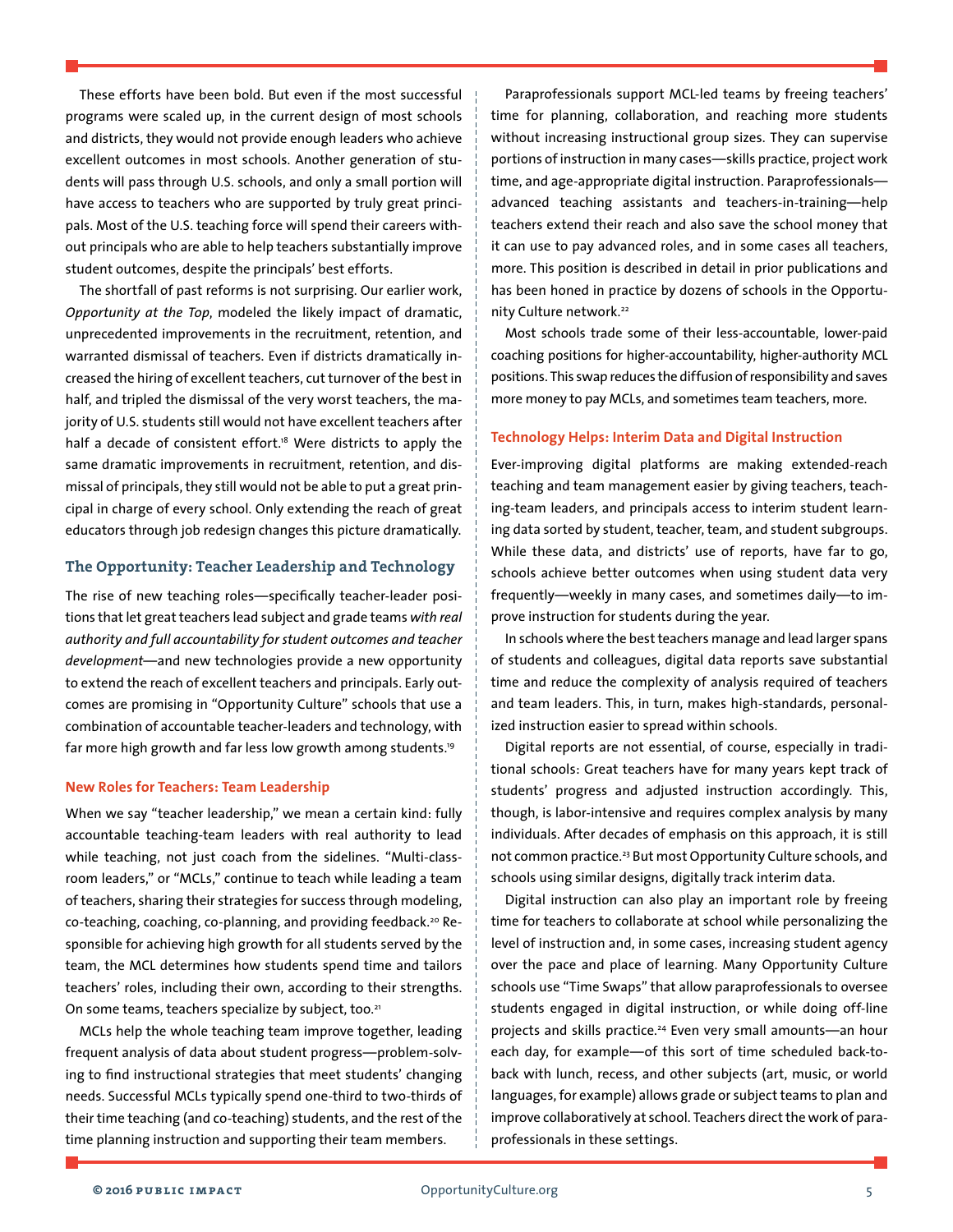Digital instruction still needs work: Some programs personalize learning levels, but they can't tell why a student stalls, and some programs aren't adaptive enough. Some research also indicates there are limits on the time young students can spend learning online before results diminish.25 We expect that the growing use of digital learning in schools of all kinds, and competition among digital providers, will produce increasingly adaptive and connective digital instruction, however.

# **Teacher-Leaders + Technology = Changes in Principal Role**

The role of the principal changes in schools using this combination of accountable teacher-leaders and technology. High-performing schools that employ multi-classroom leaders schoolwide have already emerged and are among the highest-performing schools in the Opportunity Culture network. They have most of these characteristics:

- ✱ **Role:** The principal and/or an assistant principal who is explicitly an instructional leader manages and coaches a team of multi-classroom leaders, who each lead one or more subjects or grades while also teaching part of the time.
- ✱ **Process:** That "team of leaders"—the MCLs and principal and/ or an assistant principal—meets weekly, at least, to review student progress collaboratively, identify problems, brainstorm solutions and, determine what changes are needed to improve instruction. The team also acts as a study group, reading and learning about leadership and—just as important—instructional excellence, which MCLs can then spread to their teams. Successful teams of leaders focus their collaboration time on improving teaching to improve student learning, not on administrative tasks. These team leaders, in turn, lead and develop their team teachers on the job, using the insights of their teacher-leader teammates and principal.
- ✱ **Data:** The combination of a team of leaders and regularly updated student data allows the driven principal to become a data hound, alone and with the team. He or she can identify and solve problems with the team, whether common across the school or unique to a single team, teacher, student subgroup, or even a handful of student outliers.
- ✱ **Time:** The team ofleaders frees time forthe principalto lead the school. Rather than fighting fires solo in 20 to 50 classrooms, the principal gains time to think and strategize about how to really meet the school's goals, working with and through the school's team of teacher-leaders.

# **The Next Step: Extend the Reach of the Best Principals**

Pioneering principals and MCLs are showing how to get exceptional results using this "team of leaders" approach to reaching far more students with excellent teaching. These school teams also create two important opportunities: further personalizing and enhancing student learning, and providing paid, advanced career paths for outstanding principals.

As principals consider how to better meet the needs of students using the "team of leaders" approach, we expect they will begin to include using some of that time to plan and enhance "whole child" social-emotional learning and increase student agency and personalization of learning modes, without lowering standards in core academic content. Both may contribute to positive, long-term student outcomes. This opportunity merits further exploration.

Here, though, we focus on the second opportunity presented by a great principal leading a "team of leaders" to achieve instructional excellence throughout a school: **What if districts and other school providers chose to reach more schools with these great principals?**

Such "multi-school leader" roles can be designed with guardrails to ensure quality and sustainability, much like the Opportunity Culture Principles for teaching roles that extend great teachers' reach, which call for teams of teachers and school leaders to choose and tailor models that:

- 1. Reach more students with excellent teachers and their teams
- 2. Pay teachers more for extending their reach
- 3. Fund pay within regular budgets
- 4. Provide protected in-school time and clarity about how to use it for planning, collaboration, and development
- 5. Match authority and accountability to each person's responsibilities.

Applying those principles to principals, we get the **Opportunity Culture Principles for Multi-School Leaders (MSLs),** in which *teams of principals and district/network leaders choose and tailor models to:*

- **1. Reach more schools with excellent principals and their teams**
- **2. Pay principals more for extending their reach**
- **3. Fund pay within regular budgets**
- **4. Provide protected in-school time and clarity about how to use it for planning, collaboration, and development—within and across the schools each leader leads**
- **5. Match authority and accountability to each person's responsibilities.**

Extending the reach of the best principals to more schools can significantly reduce shortages of excellent principals. While implementation and research will reveal optimal ratios and reach, common-sense spans would reach far more teachers and students with these principals' leadership. For example, each principal can reach four schools, on average—with a range of two to six schools—effectively quadrupling the direct impact of the top quartile of principals.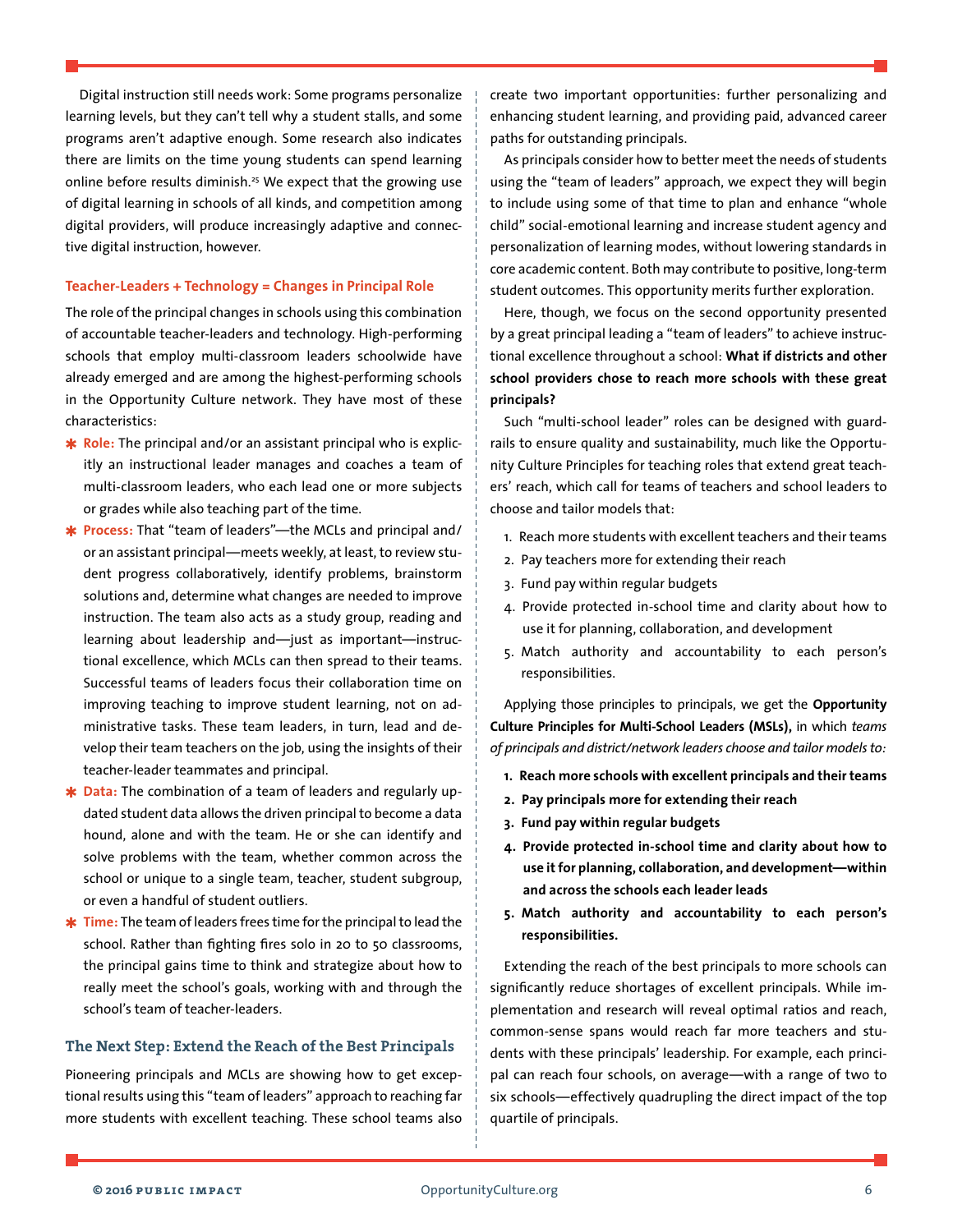**If every great principal led four schools, on average, as a multischool leader, then every school could have an excellent, proven principal in charge of student learning, teacher leadership, and development of other principals on the job.** 

Multi-school leaders can develop leadership and management skills in others on the job, by developing their principals or principals-in-training, both directly and indirectly, and each school's team of teacher-leaders, each of whom leads an instructional team.<sup>26</sup> More of these people can develop the skills to lead multiple schools, because they will have worked closely with a cascade of leadership focused on excellent teaching and learning.

Meanwhile, a large number of teachers, perhaps four to eight in most schools, develop their leadership on the job—both as multiclassroom leaders of grade and subject teams and as members of each school's team of leaders.<sup>27</sup> This model is already achieving positive results in numerous Opportunity Culture schools.

This opportunity to lead and learn on the job, as multi-classroom leaders, principals-in-training and principals serving on multischool leadership teams, and multi-school leaders, will develop leadership in far more educators far earlier in their careers. These leaders stay directly accountable for students and teachers. In this leadership machine, it is far more likely that every school can have an excellent principal (see "Teams of Leaders: Turning Schools into Leadership Machines," page 3).

Both practically and politically, this will require changes.

# **A Great Principal for Every School: Four Ingredients**

We anticipate that having a great principal for every school requires at least four ingredients:

- **1. Commitment.** Districts commit to reaching all students with great teaching and all teachers with great leadership. Pursuit of these goals drives school staffing and design decisions.
- 2. Multi-Classroom Leaders. Great teachers lead small teams covering one or more grades or subjects, and are accountable for teaching excellence, student outcomes, and teacher development.
- **3. Schoolwide Team of Leaders.** Principals lead their multi-classroom leaders as a team of leaders to improve instruction and implement a culture of excellence schoolwide.
- **4. Multi-School Leadership.** Great principals extend their reach to small numbers of schools as "multi-school leaders" (MSLs) while developing principals, or principals-in-training, on the job.

Here we describe each of these elements in brief, reserving details for later publications.

If every great principal led four schools, on average, as a multi-school leader, then every school could have an excellent, proven principal in charge of student learning, teacher leadership, and development of other principals on the job.

# **Commitment**

First, districts must **commit** to reaching all students with great teaching and all teachers with great leadership. The pursuit of these goals is paramount and provides the major parameter for changes in roles and technology.

Reaching all students with great teaching and all teachers with great leadership requires changing the one-teacher-one-classroom and one-leader-one-school paradigm.

# **Multi-Classroom Leaders**

Second, schools must adopt school models that put **multi-classroom leaders**—great teachers with leadership competencies—in charge of grade and subject teams.<sup>28</sup> These school models must also let both great and solid teachers on teaching teams extend their reach directly to more students, using Subject Specialization and Time Swaps, with enhanced paraprofessional support.<sup>29</sup> That support plus strategic scheduling allow grade and subject teaching teams to plan and improve collaboratively during school hours; redesigning jobs this way also saves money to pay teachers more.

# **Schoolwide Team of Leaders**

Third, multi-classroom leaders of grade and subject teams must act as a **schoolwide team of leaders** to support the principal (and, in larger schools, an assistant principal focused on instruction) in improving instruction and implementing a culture of excellence schoolwide. This team of leaders has been a critical missing ingredient in school improvement and turnaround efforts of past decades. Small teams of leaders are universal in successful medium to large organizations in other professions and organizations, but absent or powerless in most schools. The most successful Opportunity Culture schoolwide improvements have occurred when principals have led multi-classroom leaders as a team.<sup>30</sup>

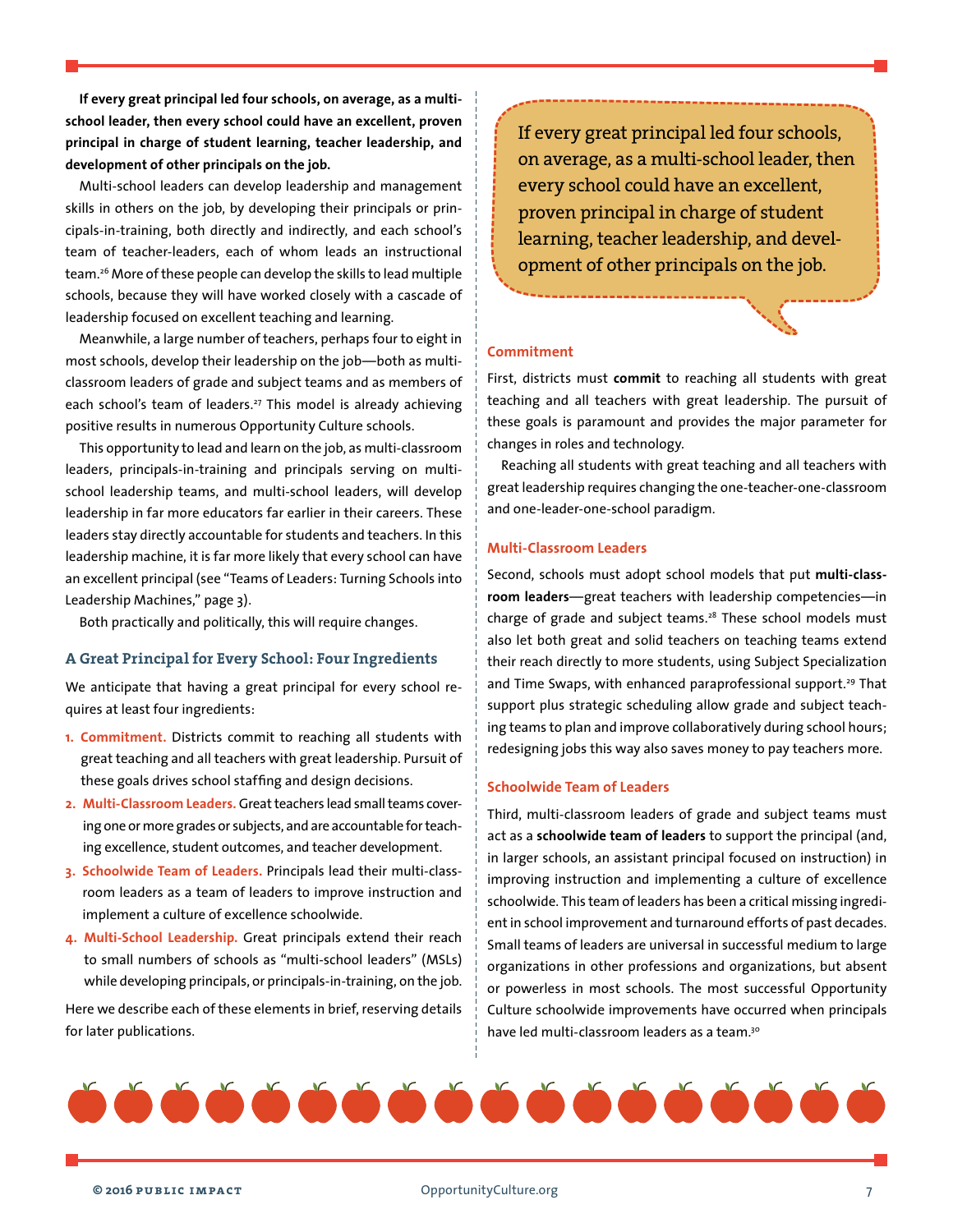# **Multi-School Leadership**

Fourth, great principals must extend their reach to small numbers of schools—two to six, perhaps—as **"multi-school leaders."** Most will need to start with limited spans and learn to build and develop strong principals (or principals-in-training) and their team of teacher-leaders in each school. Some multi-school leaders, those leading just two schools, might still play the role of principal in one of the schools, leading the team of teacher-leaders directly. Principals and teacher-leaders working under these multi-school leaders develop their leadership skills on the job, while helping multi-school leaders increase their impact. Principal supervisors, or assistant superintendents who oversee schools (typically in medium to large districts), can then have much smaller spans, as well, acting as **"executive multi-school leaders"** of a handful of MSLs instead of an unfeasible number of principals. Multi-school leaders likely need skills and competencies similar to those of principals leading a team of teacher-leaders.

# **Mechanics of Multi-School Leadership**

Various mechanisms within a district and school need to be used to realize successful multi-school leadership and successful principals leading teams of multi-classroom leaders. We will explore these in forthcoming publications on OpportunityCulture.org. We anticipate that the following key overarching mechanics will be essential to making a leadership machine work, and we invite further thinking from others.

#### **Multi-School Leader Role and Time**

Details of the MSL role will be determined in collaboration with early implementers, but as a starting point, MSLs should be responsible for leading a team of principals of related schools to achieve strong student outcomes and teacher engagement. "Related schools" might mean schools within a feeder pattern, schools covering the same grades, or schools with similar student populations. The MSL's leadership might include:

- ✱ **Establishing a common vision and major communications and steps to achieve it**. MSLs must help all the principals they lead crystallize, adopt, and communicate an ambitious "what is possible" vision of teaching and learning in all of their schools. They must establish key goals and major steps to achieve it. This allows consistent communication of a high bar for learning standards and personalization. School needs may vary, based in part on the students they serve, but principals are free to focus primarily on executing the vision—actually changing instruction and school culture, while communicating the vision together with the MSL.
- ✱ **Leading frequent team meetings of the principals** to assess interim outcomes and opportunities and how well implementation is achieving the common vision. These meetings include openly sharing and analyzing each school's interim outcome

data, identifying improvement needs, and determining what changes to make and how to lead those through the multiclassroom leaders. Data might include not only student learning progress, but also other measures of student development and school culture and conditions. These meetings should also provide a forum for studying the critical elements of leadership; principals can then use the readings and study guides to develop their multi-classroom leaders.

- ✱ **Analyzing data for each of the schools and teaching teams.** MSLs should analyze data both before meeting with their team of principals and then further with that team. Basing changes on problems and successes identified with data analysis creates a clear connection for principals between new actions and different results.
- ✱ **Observing and coaching principals on team and individual**  leadership. A critical tool for MSLs is attending occasional meetings between each principal and his or her team of leaders, and between the principal and individual MCLs. Each principal must rely on that leadership team for school improvement. Most principals will need observation, coaching, and feedback on their leadership of the team and its individuals. Some will need the multi-school leader to model identifying problems, affirming successes, and providing both developmental and directive feedback.
- ✱ **Observing classrooms and schoolwide behavior.** Principalteam meetings may rotate among the schools, or be held in a central location. Either way, multi-school leaders will need time to observe both leadership and teaching in each school.
- ✱ **Meeting with each principal individually to provide timely, honest feedback and coaching.** Multi-school leaders will need time to coach and develop each principal in private.
- ✱ **Establishing a presence that reinforces the common vision and steps** to achieve that vision. Most of the MSL's impact is indirect, working through the team of principals. But MSLs will need to be present for select, critical communications in each school, including some all-parent, all-student, and all-staff events. They must reinforce the vision, the key steps individuals must take to achieve the vision, and their support for each principal's leadership.

Multi-school leaders should be responsible for leading a team of principals of related schools to achieve strong student outcomes and teacher engagement.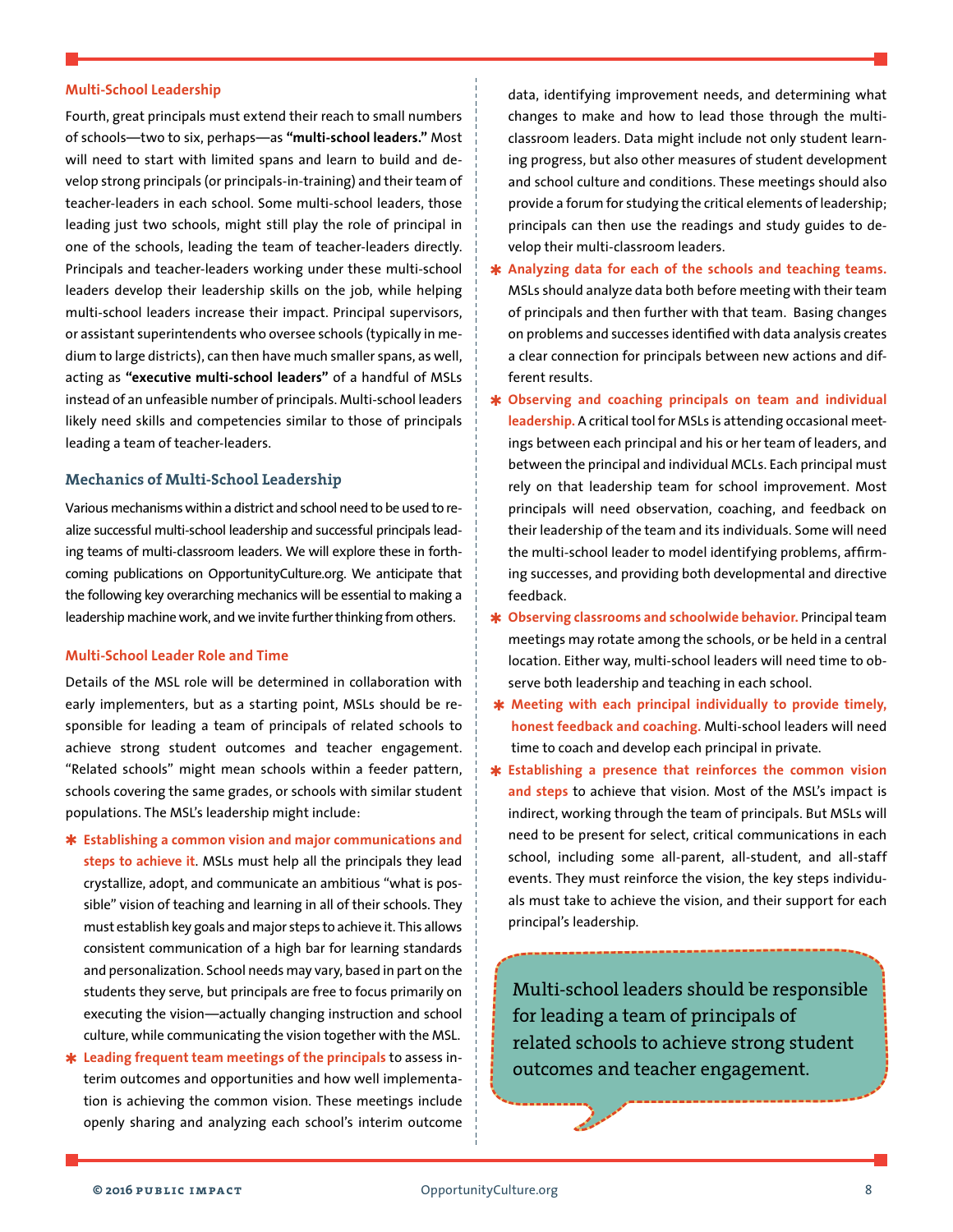A large portion of the MSL's time should be spent in the schools led, versus a central office. MSLs may have a primary office in one of the schools, or they may have a virtual office via laptop and briefcase. The optimal mix of time on each campus and in varying activities will be determined as schools implement the new models that create this cascade of leadership, and may vary according to each MSL's portfolio of schools and school-level leaders.

These changes also treat multi-school leaders' time as the precious asset it is, allowing them to focus on leading a team of principals across a handful of schools. Careful scheduling of the MSL's calendar is essential to ensure attention to each school and its staff and students. All MSLs must be protected from administrative demands that do not affect teaching excellence or student outcomes—and that would prevent the essential activities listed above.

The mere title "multi-school leader" will not ensure great outcomes. The role must have authority to lead principals fully and accountability for student outcomes and teacher engagement. Only principals who excel in team leadership and developing others should rise into the MSL role.

# **Principals' Time and a Team of Multi-Classroom Leaders**

Principals within each school must free some of their time by working intensively with a team of multi-classroom leaders, typically four to eight in Opportunity Culture schools today, rather than continuing drive-by management of 20 to 50 or more teachers. Each multi-classroom leader is responsible for teaching and learning in one or more grades or subjects, including teacher development and student outcomes.<sup>31</sup> These teacher-leaders must have time built into their roles to co-teach and/or observe and give feedback many times monthly, ideally weekly—then they know their teachers' strengths and next-step development opportunities. Most need training to lead and improve others' instruction, time to lead as well as teach, and help from their MCL team when problems arise—a key part of the weekly team-of-leaders meeting.

For principals, having fewer teachers to manage directly frees their time to examine student data, plan, lead their teams of leaders, and connect personally with staff, students, and parents.

Just as important, the principal can use new free time to think strategically about how to really meet the school's current goalsand about how to expand them to prepare students for the world they will face as adults. Setting, renewing, and communicating this vision clearly are essential elements of strong school leadership. Now, principals do not have to figure this out alone; they have a multi-school leader and team of peer principals to help.

# **Technology**

Technology already plays an important role in extending some teachers' reach and will be even more critical for multi-school leadership.<sup>32</sup>

# Teacher-leaders support principals and make multi-school leadership possible.

Even very limited, age-appropriate digital instruction frees significant time for teachers and teaching teams to help more students—while keeping instructional group sizes down—and to plan and improve collaboratively at school. Multi-classroom leaders have more time to examine student progress data and develop their teams on the job, co-planning, co-teaching, and providing frequent coaching and feedback—far better than a few limited observations by an overstretched principal.33

While digital instruction is critical in some schools, digital tools to track, sort, and report student learning on a variety of measures, not just digital learning, is potentially even more important. Digital management systems that track and sort student learning progress in key measures during the year make managing a team or larger number of students far easier. These systems can also track, sort, and report measures of additional developmental dimensions and school conditions, not just academic progress. It's not impossible to analyze data without digital systems—they just make it less labor-intensive to see clusters of students, or teachers, who are struggling or excelling.

Tools to track and sort student progress in **multiple schools** by team, teacher, and student group will make a cascade of leadership teams more feasible than ever at the multi-school, school, and teaching-team levels. Multi-school leaders will need data that show student progress very frequently—preferably weekly sorted by school and cuts within each: by grade and subject, team leader, teacher, student subgroup, and student outliers. Schoollevel data are the fodder for managing the team of principals of multiple schools. Open-air sharing of interim progress data against goals enables honest discussions about how to address problems of leadership, management, and instructional practice. Data-sharing reveals principals and principals-in-training who need help on helping their multi-classroom leaders improve instruction, or who are not supporting teacher-leaders despite that help.<sup>34</sup>

Digital instruction may also play an increasing role, even though it is not essential for multi-school leadership. Because it can free time for teacher-leaders to collaborate with their teams, however, and because its prevalence will continue to increase, the quality of digital instruction is likely an important underpinning of the leadership machine.

While digital tools may change aspects of classroom and school management, the need for excellent leadership within schools and districts will not decline. Indeed, in the digital age, strong leadership for a wide variety of school configurations will be essential for strong outcomes at large scale—as it is now.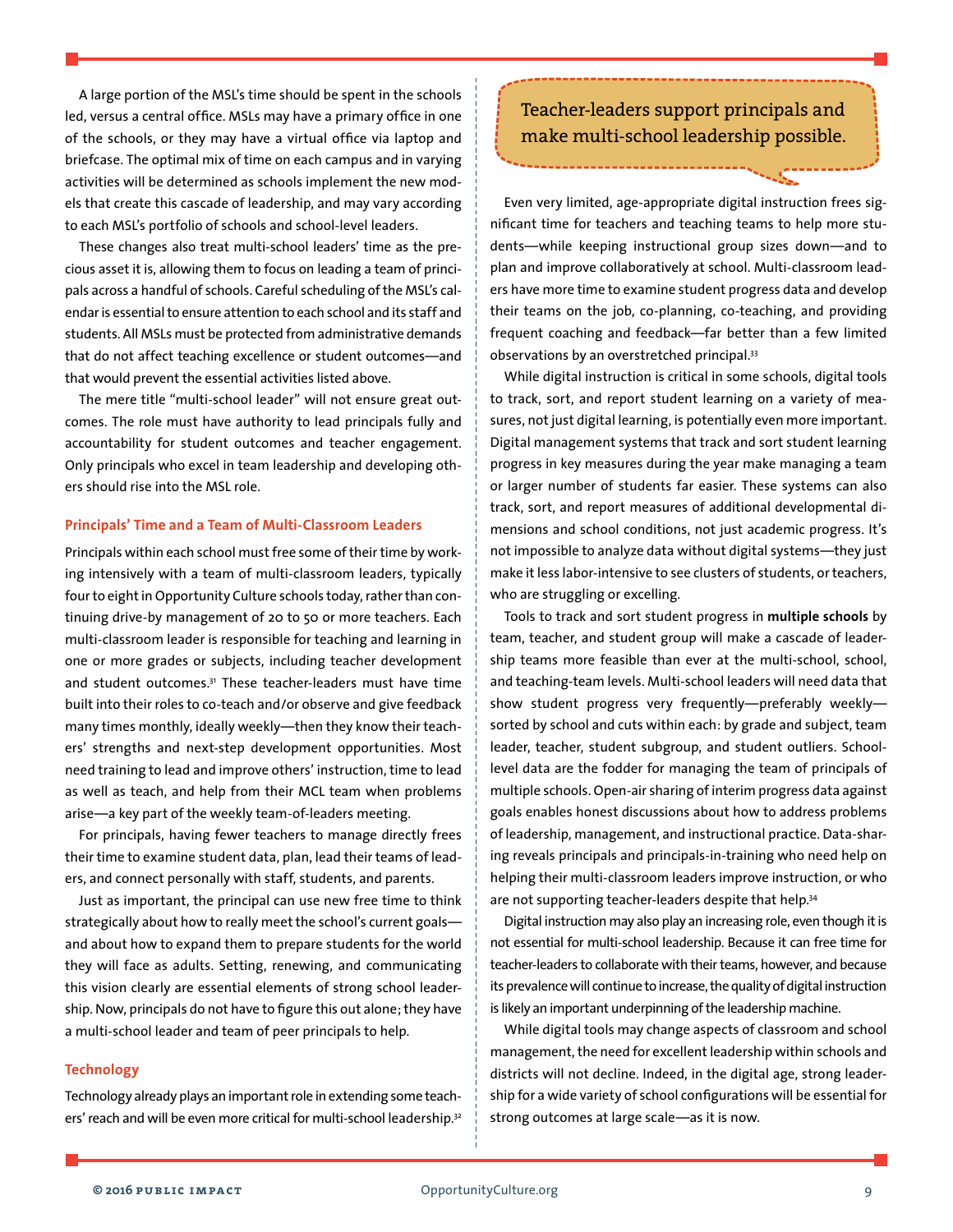# **Operations Manager Role**

A new operations manager role is a critical part of the multi-school leader model. Principals delegate noninstructional operational tasks to new administrative operations managers, a position replacing an assistant-principal job in each school. Noninstructional tasks might include anything related to facilities, buses, materials, equipment, websites, noninstructional communication with parents, and administrative compliance tasks, such as filing attendance reports.

This position serves multiple purposes. It frees funds to pay multi-school leaders more than principals, and it clarifies that accountability for instructional leadership rests in the hands of the principal and multi-classroom leader team. Just as important, it protects principals from engaging in too many noninstructional management duties, so they can focus primarily on ensuring great teaching, learning, and a school culture focused on excellence for all.

This new role also creates a career path for paraprofessionals with strong organizational and management competencies. The role is smaller than that of assistant principal, because it does not include instructional support responsibility nor require the content knowledge that comes with it. Thus, the operational manager role provides a well-paid option for non-teachers experienced in office or school operations. Highly organized paraprofessionals, who do not have teaching credentials but excel in logistics, administration, student behavior management, and other noninstructional work, can advance without leaving schools. Lateral entry into this role should also be possible for people who have experience in logistical organizing and personal service in other sectors, such as nonprofit or social service office supervisors. The role would not require a bachelor's degree; several years of relevant work experience would provide the necessary skills for those with the underlying competencies.

Larger schools with several assistant principals have more options. In some larger schools, primarily middle and high schools, only one assistant-principal position might be converted to this new operational role. One or more others can assist the multischool leader in leading the multi-classroom leader team, effectively creating a principal-in-training position highly focused on instructional leadership – without adding costs.35

#### **Pay**

The changes described here not only reach more students with excellent teaching, and more schools with excellent leadership; they also save substantial money. Schools are already using this money to pay more to teachers who extend their reach, with supplements of up to 50 percent more than average teacher pay and an average of 20 percent more.<sup>36</sup>

Similarly, multi-school leaders can earn more, within their schools' budgets. Replacing one assistant principal position with an operations manager position is the primary way to free funds for paying multi-school leaders more. This change alone would save tens of thousands of dollars in most schools. Having a principal-in-training lead a school under the direction of an MSL, paid like an assistant principal for one year, can save more money in some schools—while providing a paid residency for the principal-in-training.

In some small to medium districts, the role of principal supervisor (also called executive principal or assistant superintendent) may give way to multi-school leadership entirely, saving even more to pay remaining leaders and teachers more. In larger districts, principal supervisors can become "executive multi-school leaders," significantly reducing how many people they supervise; they can supervise a handful of multi-school leaders, perhaps three to eight, without a reduction in pay.

Schools and districts will likely find other sources of funds once they commit to reaching every school with an excellent principal accountable for school success—and paying those multi-school leaders more within budget. Future reallocation of district funding to teaching and school leadership can enhance pay further.

A forthcoming financial analysis will reveal the likely minimums and maximums for multi-school leader pay, and these will vary among districts. But even basic role changes like those described here allow most multi-school leaders to earn substantial supplements above their regular principal pay.

**Multi-school leader pay supplements that are 20 percent or more of average principal pay could easily become be the norm, with even larger supplements for those who can successfully lead larger teams of principals.** Mean principal pay was just under \$90,000 in 2014.37 Adding supplements for multi-school leadership shifts average pay into six figures—without forcing great leaders out of direct contact with teachers and students. Multi-school leader pay can be just under that of assistant superintendents perhaps now renamed executive multi-school leaders—in large

Multi-school leader pay supplements that are 20 percent or more of average principal pay could easily become be the norm, with even larger supplements for those who can successfully lead larger teams of principals.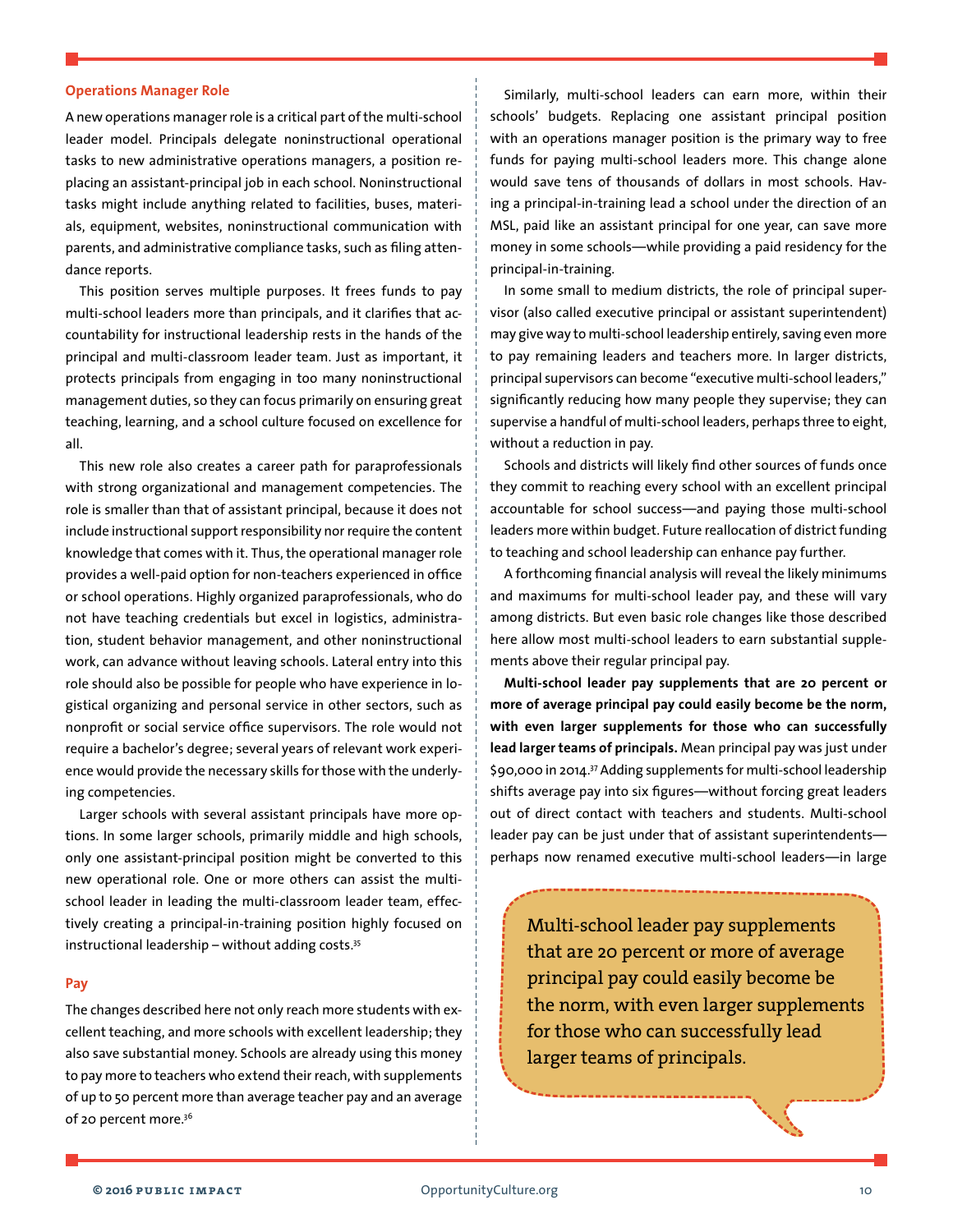districts, in many cases, and much higher for very experienced principals who lead a larger handful of schools with excellence (here we suggest no more than eight schools). Robust multischool leader pay can reduce incentives to leave the principalship altogether.

As with the multi-classroom leader position, **districts can place a higher premium on roles that stay fully accountable for student learning** and teacher success than on primarily administrative roles.

Districts can choose to pay all principals more forleading schools with a team of accountable teacher-leaders and an operations manager in lieu of an instructionally focused assistant principal. Districts could still pay principals who extend their reach as multischool leaders *even* more. Or, districts can concentrate all of the financial benefit on multi-school leaders, to encourage principals to excel and extend their reach.

Each district, working with its teachers and principals, can decide exactly what role changes to make to fund higher pay while also sharpening the focus on instructional and leadership excellence.

# **The Benefits**

Excellent principals, solid principals, principals-in-training, and the teams of teacher-leaders that they lead and support—and the students and other teachers who today lack access to great leadership—will be the primary beneficiaries of these new school leadership models.

**Great principals:** Roles that extend a principal's reach can address three factors critical to attracting and retaining excellent leaders: on-the-job development, career advancement opportunity, and better pay for better leadership.<sup>38</sup> Great principals who extend their reach will be able to advance their achievement, impact, and pay—within school budgets—while remaining directly responsible for students and teachers. They won't have to "leave the kids and teachers" to lead at higher levels.

**All principals:** Solid principals and those in training can improve by working closely with excellent MSLs who lead a small number of schools. They can learn on the job how to lead a team of teacherleaders accountable for the instructional success of each grade or subject team.

**Teachers:** Multi-classroom leaders leading instructional teams will also learn from the best principals, developing leadership and management skills earlier in their careers, without leaving teaching. MCLs also become better teachers when the principal leads a team of teacher-leaders who monitor one another's interim outcomes and help one another improve during the year. Staff teachers will benefit from the strong support of these teacher-leaders, who are responsible for the success of the team's students and teachers, and the teachers' development.

# Example Educational Leadership Career Path

| Level                   | Role*                                                  |
|-------------------------|--------------------------------------------------------|
| 13                      | Superintendent                                         |
| 12                      | Assistant Superintendent/Executive Multi-School Leader |
| 11                      | Multi-School Leader IV                                 |
| 10 <sup>2</sup>         | Multi-School Leader III                                |
| 9                       | Multi-School Leader II                                 |
| 8                       | Multi-School Leader I                                  |
| 7                       | Principal                                              |
| 6                       | Multi-Classroom Leader III/Assistant Principal         |
| 5                       | Multi-Classroom Leader II                              |
| 4                       | Multi-Classroom Leader I                               |
| $\overline{\mathbf{3}}$ | Direct-Reach Teacher (who mentors peers)               |
| $\overline{2}$          | Classroom Teacher                                      |
| 1                       | Pre-Service Teachers/Aspiring Teachers                 |

\*Multi-school and multi-classroom leader levels are just examples; higher levels represent an increasing number of schools or teachers led. Operations managers, not listed here, manage noninstructional functions in schools and do not require instructional education or experience.

**Students:** Better principals achieve better-than-average outcomes throughout a school, whatever the outcomes a school chooses to pursue. If more schools have excellent principals, more students will advance their learning further and faster.

Changes in a course's content, driven by new academic standards or by adding social and emotional growth goals, and changes in instructional methods, such as moving to more student choice, also must be led and supported by a school's top leader. Setting high or different standards is not enough. Teachers need help figuring out how to incorporate changes to positively affect students' daily experiences and learning outcomes. Principals who set high standards for content and practice, and who help teachers change their instructional practices, help more students achieve at higher levels. Giving more teachers access to principals and principalsin-training who have weekly guidance and support to lead like that—directly and through their teams of teacher-leaders—will help more students succeed.

If more schools have excellent principals, more students will advance their learning further and faster.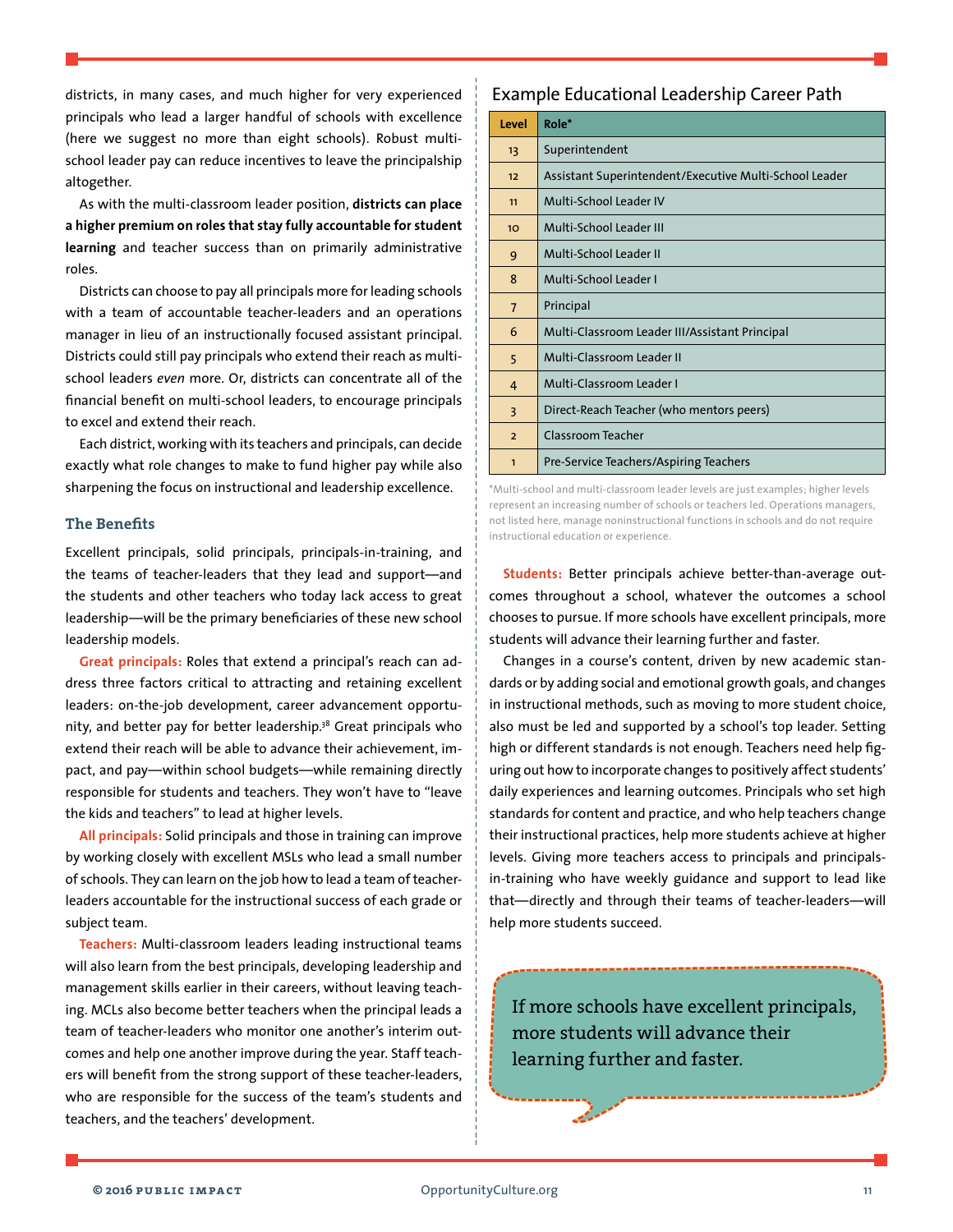**Districts and other school providers:** Districts implementing these new roles district-wide for both teachers and principals may find that overall recruitment and retention improve. Benefits will stem from offering higher-paid roles for top principals that let them remain responsible for teachers and students. New and solid principals will be more likely to succeed and excel with greater support, which may in turn improve working conditions to increase teacher retention and success. More teachers will develop leadership skills earlier in their careers, and these pre-principal roles will serve as a training ground and vetting system for future principals. Some great teacher-leaders will decide to remain in these roles, which let them continue teaching. Others will pursue the principalship much better prepared.

**Teacher prep providers**: Districts and other school providers can collaborate with teacher-preparation programs to provide paid residencies for aspiring teachers and principals, as some early Opportunity Culture sites have done for aspiring teachers. These residencies can be funded within budget, paying trainees more than they otherwise earn, costing schools less than permanent staff, and letting schools vet candidates thoroughly before hiring. Residents benefit from the leadership and coaching structures these schools have established, in addition to immediate pay that can be used for tuition and living expenses. Prep programs can compete for the best candidates by offering them these paid, high-support residencies. (See forthcoming work from Public Impact for more about fully funded, within-budget residencies.)

Secondary benefits are also likely to be numerous. Over time, the need to fill vacant slots with ineffective leaders will decline, reducing the worst work environments for teachers and the leasteffective schools for students. College students and early-career teachers who identify themselves as "leaders" may find long-term careers in education more appealing with abundant, sustainably funded advancement, rather than a hodgepodge of temporary, special programs. The public will benefit from a stronger teacher and principal workforce, and from the enhanced student outcomes that increase public revenues and decrease social costs later. Policymakers can be more certain that additional school funding will flow to the people with the biggest impact on school outcomesteachers and principals.

District commitment to reaching all students with great teaching and all teachers with great leadership is the on button for a leadership machine.

# **How Do Multi-School Leaders Differ from Typical Principal Supervisors?**

Multi-school leaders differ from most executive principals, principal supervisors, assistant superintendents, and the like in a few key ways.

**First, multi-school leaders lead fewer schools than is typical for executive principals or assistant superintendents overseeing schools. Here, we envision an average of four schools,** quadrupling the number of schools with proven, excellent leaders accountable for instruction and outcomes.

**Second, MSLs must be primarily** *instructional excellence* **leaders, and avoid administrative duties that steal time from improving instruction.** Their accountability and authority must create a bias toward action that improves teaching and student outcomes during each school year.

**Third, MSLs must be supported by principals who themselves are supported by multi-classroom leaders who are each accountable for their team's teacher and student success.** Changes in the structure of schools themselves, to streamline and clarify accountability and authority, are critical. Principals must have a clear way to reach every teacher with guidance, monitoring, feedback, and development for weaker areas, and affirmation and building of strengths. Few can provide this level of support for dozens of teachers, and very few can sustain that level of high-intensity support. But with a team of multi-classroom leaders who are each in turn responsible for leading and supporting a small team of teachers, more principals will be able to sustain the level of intensity needed to ensure stronger student outcomes.

# **Implementation Issues**

Multiple systems need to change to achieve "an excellent principal for every school." Districts implementing similar changes for teachers have started by making exceptions for pilot schools, eventually building new systems, policies, and routines as more schools extend the reach of the best teachers. A similar process can support reaching all schools with excellent principals. Those systems include, among others:

✱ **Public policy.** States differ in the extent to which laws and other policies enable or inhibit reaching all schools with excellent leadership and all students with excellent teachers. *Seizing Opportunity at the Top II* provides a view of the policies needed for teachers to extend their reach, and some of these will affect principals. Piloting, and even scaling up, of extended-reach teaching models has managed to move forward in six states as of the writing of this paper, despite some barriers. Often pilots can obtain waivers but, in some locations, the district will require permanent changes to scale up.39 Some of the policies that affect teachers, though, such as seat time and line-of-site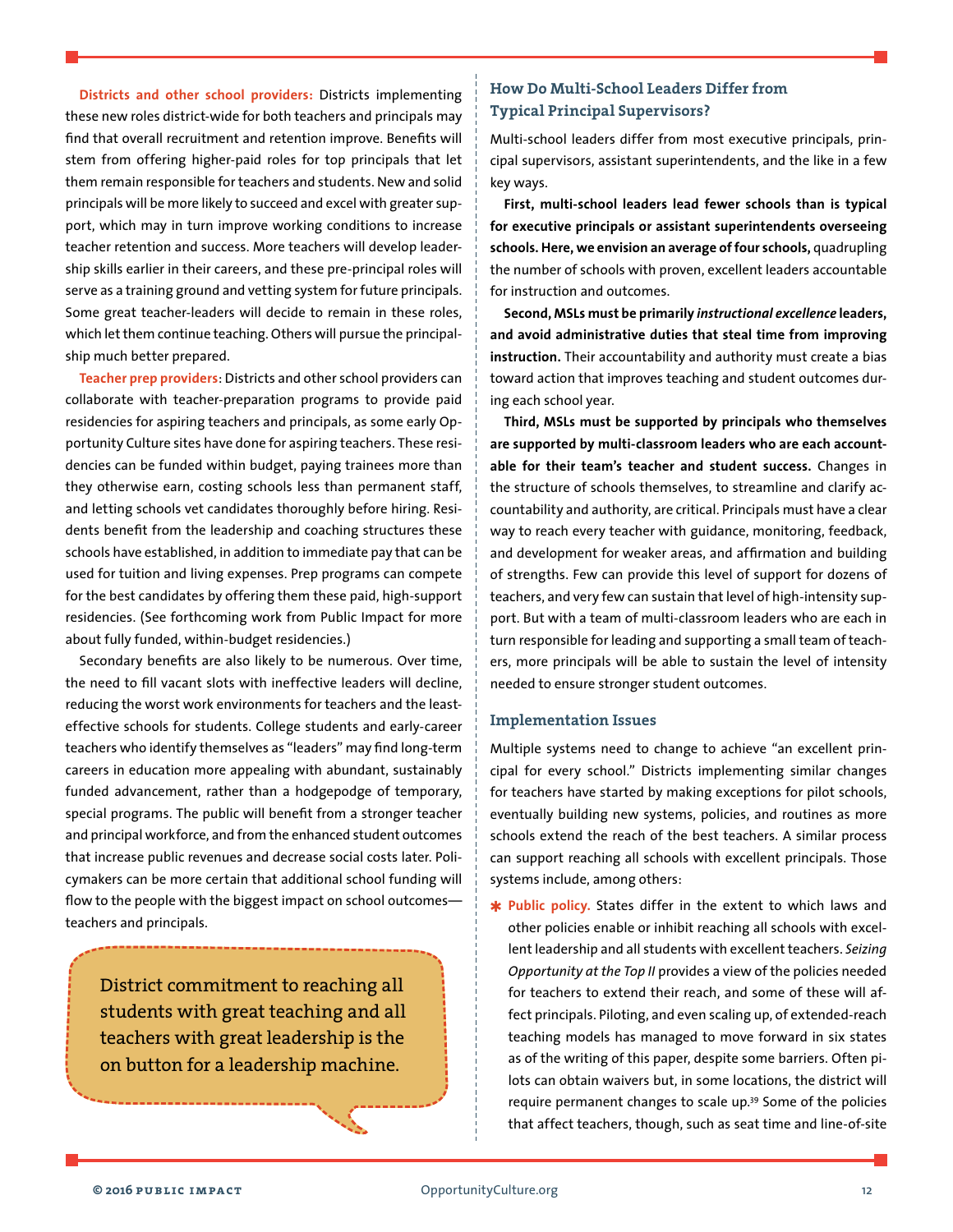rules, will not affect principals directly, and most schools have avoided these barriers even for teachers. For very large scale, policy changes will be ideal, so that schools do not waste time working around laws in order to reach all students with proven, excellent teachers and principals. Future work will continue to address policy needs as scale warrants.

- ✱ **Budget and staffing flexibility.** Schools need autonomy to change roles and change how budgets are used to fund these new, advanced roles, without reducing pay for any teachers or staff. Multi-school leaders need control of the budgets for each school they lead. Districts must decide if budget neutrality is determined at the school level, across schools led by the same leader, or another way.
- ✱ **Human resources.** Recruiting for new roles, selecting among a larger pool of applicants, matching evaluation and development to new roles, and changing pay and career paths to add new role progressions within recurring budgets are all critical.40 Professional development for leaders changes as more learning occurs on the job. Principals learn leadership early in their careers as multi-classroom leaders, then as principals working under multi-school leaders; multi-school leaders learn before assuming the role, and continue to be coached by executive MSLs who have smaller spans than similar roles today.
- ✱ **Evaluation and accountability.** Evaluation criteria must fit the new roles, and accurately match teachers and principals with the students and other professionals for whom they are responsible. In addition, those working most closely with the multischool leaders must provide input. Multi-school leaders will need input from the principals and principals-in-training they lead and, if they still lead one school directly as the principal, the multi-classroom leaders in that school.
- ✱ **Scheduling.** Three levels ofteams must have several hours each week to meet and collaborate: Grade and/or subject teaching teams and their multi-classroom leader; each school's team of teacher-leaders and the principal; and the multi-school leader and principals (or principals-in-training) he or she leads. In addition, multi-school leaders need frequent chances to observe each principal with that person's team of teacher-leaders and to see the classroom impact; multi-school leaders also need subsequent one-one-one time with each principal for confidential feedback and coaching. Schedules must ensure attention to every school that an MSL leads.
- ✱ **Technology and data.** Student data must be provided at the team level within and across schools so that teacher-leaders and their principals and MSLs can compare and learn from successes and challenges to help everyone improve. Data about student learning growth—during the year and at the end—must be readily available and sortable by school, student groups, and

by each team and its members. This is a critical foundation of team problem solving and planning.

- ✱ **Principal preparation and training.** Principals leading teacherleader teams and/or multiple schools will need preparation for these roles and support while in them. Most will learn the role on the job, first as multi-classroom leaders and then as principals-in-training. Pre-service training in leadership and management becomes critical to university and other preparation programs, but must be tailored to the specific position. Districts will need to determine which aspects of learning that cannot be done on the job should be part of pre-service preparation, and which parts can be accomplished through more focused training just before or during principals' and multi-school leaders' assumption of their new roles. Peer communities—virtual or in-person—with guided discussion questions might also play a role. Operations manager leadership and management may become part of education schools or affiliated programs to align with excellence-focused, team-based schools.
- ✱ **Execution.** Even the best plans do not help teachers nor their students unless they are implemented well. Districts and other school providers must monitor school plans and how they are carried out, and management and instructional practice indicators to up the odds that the changes help students.

# **conclusion**

The potential to reach every school with an excellent principal is unprecedented, given the rise of teacher-led instructional teams and emerging digital learning and data tools.

Just think …

What if schools could double or even quadruple the number of students taught by the best teachers and do the same with the number of teachers led by great principals—in many cases increasing the personalization of learning and leadership in schools? What if those teachers and principals earn more and learn more, earlier in their careers, and stay accountable for student learning? What if all of this can happen within the recurring budgets schools have, so pay and roles are permanent, not fleeting?

This is no longer a "what if"—schools in several districts are already moving in this direction for teachers. Opportunity Culture schools exist in multiple states already, including in collective bargaining public school districts.41

Now it is time to extend these opportunities to principals, the people who shape the working conditions and learning culture of our nation's schools. Every student and teacher really could have an excellent principal. It's not a question of whether this is possible, only whether schools and policymakers will seize the opportunity to make it happen. Educators, superintendents, charter school leaders, school boards, and state-level legislative and executive leaders: Now is the time.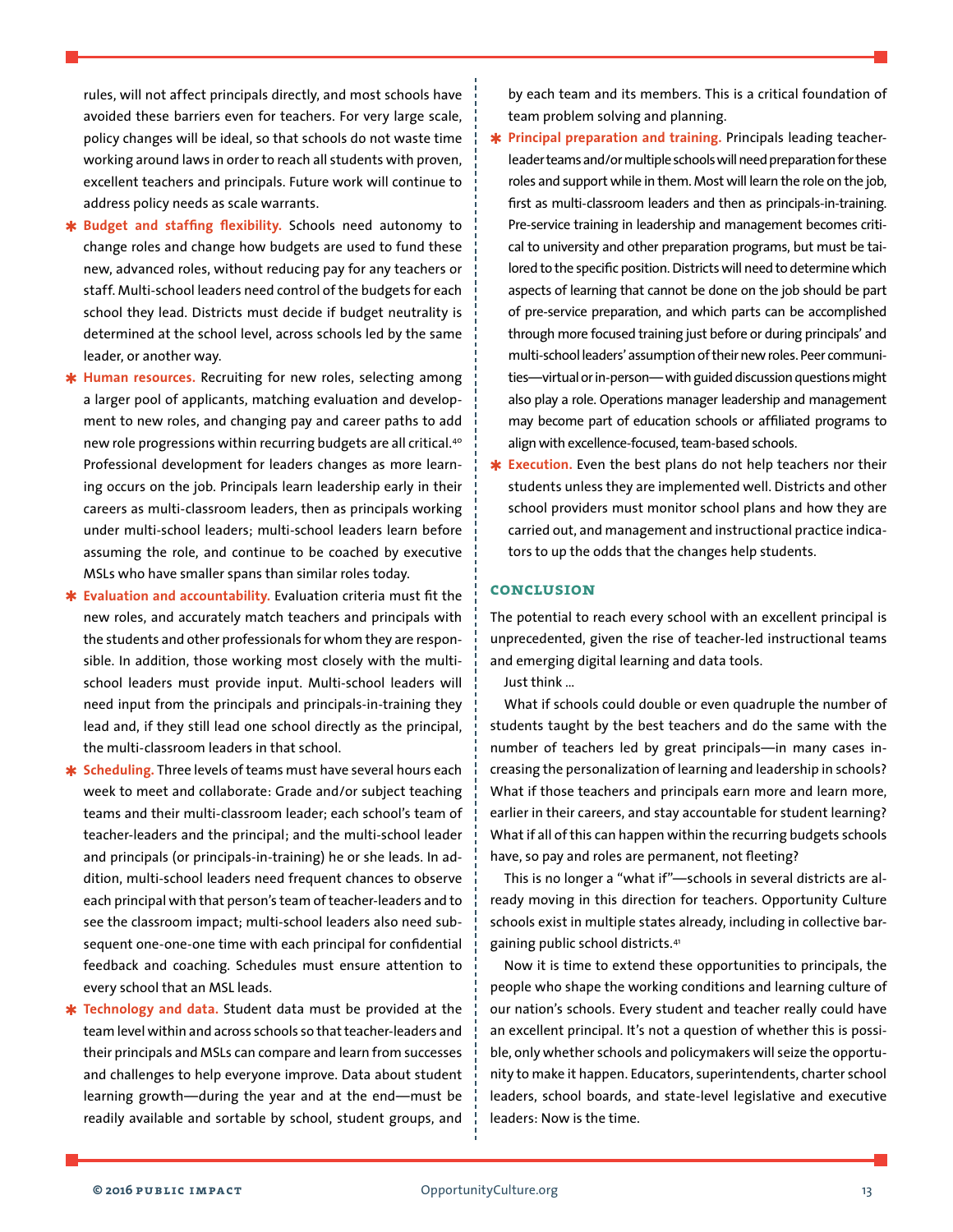#### **Endnotes**

1. Leithwood, K. Louis, K. S., Anderson, S., & Wahlstrom, K. (2004). *How leadership influences student learning.* Center for Applied [Research](http://www.cehd.umn.edu/CAREI/default.html) and Educational [Improvement/University](http://www.cehd.umn.edu/CAREI/default.html) of Minnesota, Ontario [Institute](http://www.oise.utoronto.ca/oise/) for Studies in [Education/University](http://www.oise.utoronto.ca/oise/) of Toronto. Retrieved from [http://](http://www.wallacefoundation.org/knowledge-center/school-leadership/key-research/documents/how-leadership-influences-student-learning.pdf) [www.wallacefoundation.org/knowledge-center/school-leadership/key](http://www.wallacefoundation.org/knowledge-center/school-leadership/key-research/documents/how-leadership-influences-student-learning.pdf)[research/documents/how-leadership-influences-student-learning.pdf](http://www.wallacefoundation.org/knowledge-center/school-leadership/key-research/documents/how-leadership-influences-student-learning.pdf)

2. See the National SAM Innovation Project for more about helping principals make time for instructional leadership in traditional school structures, available at http://www.wallacefoundation.org/Pages/SAM.aspx

3. This work began with the publication of *3X for All* and continued as the original idea was refined and put into practice through the schools and districts that joined, and continue to join, the Opportunity Culture initiative. Hassel, E. A., & Hassel, B. C. (2009). *3X for all: Extending the reach of education's best.* Chapel Hill, NC: Public Impact. Retrieved from [http://](http://opportunityculture.org/images/stories/3x_for_all-public_impact.pdf) [opportunityculture.org/images/stories/3x\\_for\\_all-public\\_impact.pdf.](http://opportunityculture.org/images/stories/3x_for_all-public_impact.pdf) The vision was refined and updated in: Hassel, E. A., & Hassel B. C. (2013). *An Opportunity Culture for all: Making teaching a highly paid, high-impact profession.* Chapel Hill, NC: Public Impact. Retrieved from [http://oppor](http://opportunityculture.org/wp-content/uploads/2013/09/An_Opportunity_Culture_for_All-Public_Impact.pdf)[tunityculture.org/wp-content/uploads/2013/09/An\\_Opportunity\\_Cul](http://opportunityculture.org/wp-content/uploads/2013/09/An_Opportunity_Culture_for_All-Public_Impact.pdf)ture for All-Public Impact.pdf

4. For a significant library and emerging thinking about school leadership, see The Wallace Foundation's resources at [http://www.wallacefoun](http://www.wallacefoundation.org/knowledge-center/school-leadership)[dation.org/knowledge-center/school-leadership.](http://www.wallacefoundation.org/knowledge-center/school-leadership) See also an OECD report from 2008 discussing distributed leadership models. For example, some Norway schools have three-person school leadership teams, and the Netherlands allows distribution of tasks across several leaders. Pont, B., Nusche, D., & Moorman, H. (2008). *Improving school leadership: Volume 1, policy and practice.* Organisation for Economic Co-operation and Development. Retrieved from <http://www.oecd.org/edu/school/44374889.pdf>

5. Future work will delve into the competencies and skills that multischool leaders may need beyond those that great principals need.

6. See the Opportunity Culture Dashboard at [http://opportunityc](http://opportunityculture.org/dashboard/)[ulture.org/dashboard/.](http://opportunityculture.org/dashboard/) Students in Opportunity Culture schools in the second year of implementation were 45 percent more likely to make high growth and 46 percent less likely to make low growth than students in other schools in the same states.

7. For more information, see: the Opportunity Culture Dashboard at [http://opportunityculture.org/dashboard/;](http://opportunityculture.org/dashboard/) published compensation and career path considerations and examples in schools that extend teachers' reach at <http://opportunityculture.org/reach/pay-teachers-more/> and http://opportunityculture.org/reach/career-paths/. Similar pay and paths for principals are forthcoming.

8. For the policies needed to extend the reach of excellent teachers and their teams, see: Public Impact. (2014). *Seizing opportunity at the top II*: *State policies to reach every student with excellent teaching.* Chapel Hill, NC: Author. Retrieved from [http://opportunityculture.org/wp-content/](http://opportunityculture.org/wp-content/uploads/2014/10/Seizing_Opportunity_at_the_Top_II-Public_Impact.pdf) uploads/2014/10/Seizing Opportunity at the Top II-Public Impact.pdf. Parallel, additional policy changes may be needed for principals in some states.

9. Leithwood, Louis, Anderson, & Wahlstrom. (2004). *How leadership influences student learning.*

10. Lee, V. E., & Burkam, D. T. (2002). *Inequality at the starting gate: Social background differences in achievement as children begin school,* Washington, DC: Economic Policy Institute. Retrieved from [http://www.epi.org/](http://www.epi.org/publication/books_starting_gate/) publication/books starting gate/

11. For a full description of student starting points and effects of teaching and staffing changes on student growth, see: Hassel, B. C., & Hassel, E. A. (2010). *Opportunity at the top: How America's best teachers could close the gaps, raise the bar, and keep our nation great.* Chapel Hill, NC: Public Impact. Retrieved from [http://opportunityculture.org/](http://opportunityculture.org/opportunity-at-the-top/) [opportunity-at-the-top/](http://opportunityculture.org/opportunity-at-the-top/)

12. There is no clear research evidence to date in public K–12 settings of the effectiveness of blended learning as an instructional model. See page 1 of: Mohammed, S. (2015, May). *The blended learning research clearinghouse 1.0.* The Learning Accelerator. Retrieved from [http://learningac](http://learningaccelerator.org/media/12132951/BL%20Research%20Clearinghouse%201.0-050715%20(1).pdf)[celerator.org/media/12132951/BL%20Research%20Clearinghouse%201.0-](http://learningaccelerator.org/media/12132951/BL%20Research%20Clearinghouse%201.0-050715%20(1).pdf) [050715%20\(1\).pdf](http://learningaccelerator.org/media/12132951/BL%20Research%20Clearinghouse%201.0-050715%20(1).pdf)

13. For nearly a century, spans of six have been identified as optimal. Larger spans are possible for routine work and may be possible when one or two team members act as sub-team leaders. A 2016 study on U.S. schools finds the typical principal's span is much too large for the complex work of leading schools, or even for more routine work. Bierly, C., Doyle, B., & Smith, A. (2016, January). *Transforming schools: How distributed leadership can create more high-performing schools*. Bain & Company. Retrieved from [http://www.bain.com/publications/articles/transforming-schools.](http://www.bain.com/publications/articles/transforming-schools.aspx) [aspx](http://www.bain.com/publications/articles/transforming-schools.aspx)

14. For example, see: Kraft, M.A., & Gilmour, A.F. (2016, February). *[Re](http://scholar.harvard.edu/mkraft/publications/revisiting-widget-effect-teacher-evaluation-reforms-and-distribution-teacher)[visiting the widget effect: Teacher evaluation reforms and the distribution](http://scholar.harvard.edu/mkraft/publications/revisiting-widget-effect-teacher-evaluation-reforms-and-distribution-teacher)  [of teacher effectiveness](http://scholar.harvard.edu/mkraft/publications/revisiting-widget-effect-teacher-evaluation-reforms-and-distribution-teacher)*[Working paper]. Providence, RI: Brown University. Retrieved from [http://scholar.harvard.edu/files/mkraft/files/kraft\\_gilm](http://scholar.harvard.edu/files/mkraft/files/kraft_gilmour_2016_revisiting_the_widget_effect_wp.pdf?m=1456772152)[our\\_2016\\_revisiting\\_the\\_widget\\_effect\\_wp.pdf?m=1456772152.](http://scholar.harvard.edu/files/mkraft/files/kraft_gilmour_2016_revisiting_the_widget_effect_wp.pdf?m=1456772152)This paper includes data comparing the percent of teachers who receive below-proficient evaluation ratings with the percent that principals deemed were actually below proficient. Survey data captures the reasoning from some principals, such as the fact that if they give a below-proficient or needs-improvement rating, they trigger an additional, undesirable monitoring workload. Some limit low ratings to the most urgent cases, rather than triggering more monitoring and development for a larger number of teachers.

15. Hunter, J. E., Schmidt, F. L., & Judiesch, M. K. (1990, February). Individual differences in output variability as a function of job complexity. *Journal of Applied Psychology*. 75(1), 28–42.For research on the substantial size of the principal's effect on student learning, see: Branch, C. F., Hanushek, E. A., & Rivkin S. G. (2012, January). Estimating the effect of leaders on public sector productivity: The case of school principals [Working paper]. Washington DC: CALDER. Retrieved from [http://www.caldercenter.org/](http://www.caldercenter.org/sites/default/files/CALDER-Working-Paper-32_FINAL.pdf) [sites/default/files/CALDER-Working-Paper-32\\_FINAL.pdf](http://www.caldercenter.org/sites/default/files/CALDER-Working-Paper-32_FINAL.pdf). Here we are agnostic on the specific elements of a principal evaluation system, although we include without exception the impact on how much students learn while attending a school led by a given principal. Learning may be measured in student growth shown on both standardized tests and qualitative assessments of student work portfolios. See Step 3 of Public Impact's *Evaluation, Accountability, and Professional Development in an Opportunity Culture: A Practical Guide* for more about Public Impact's thinking on measures of student learning that impact educators' evaluation, available at http://opportunityculture.org/evaluation-guide/step-3/. For other perspectives on principal evaluation, see, for example: Educators4Excellence. (2012, March). *Principals matter: Principal evaluations from a teacher*  perspective. Retrieved from [http://educators4excellence.s3.amazonaws.](http://educators4excellence.s3.amazonaws.com/8/13/1/349/E4E_Principals_Matter.pdf) [com/8/13/1/349/E4E\\_Principals\\_Matter.pdf.](http://educators4excellence.s3.amazonaws.com/8/13/1/349/E4E_Principals_Matter.pdf) We do not attempt here to catalogue the many perspectives on this topic.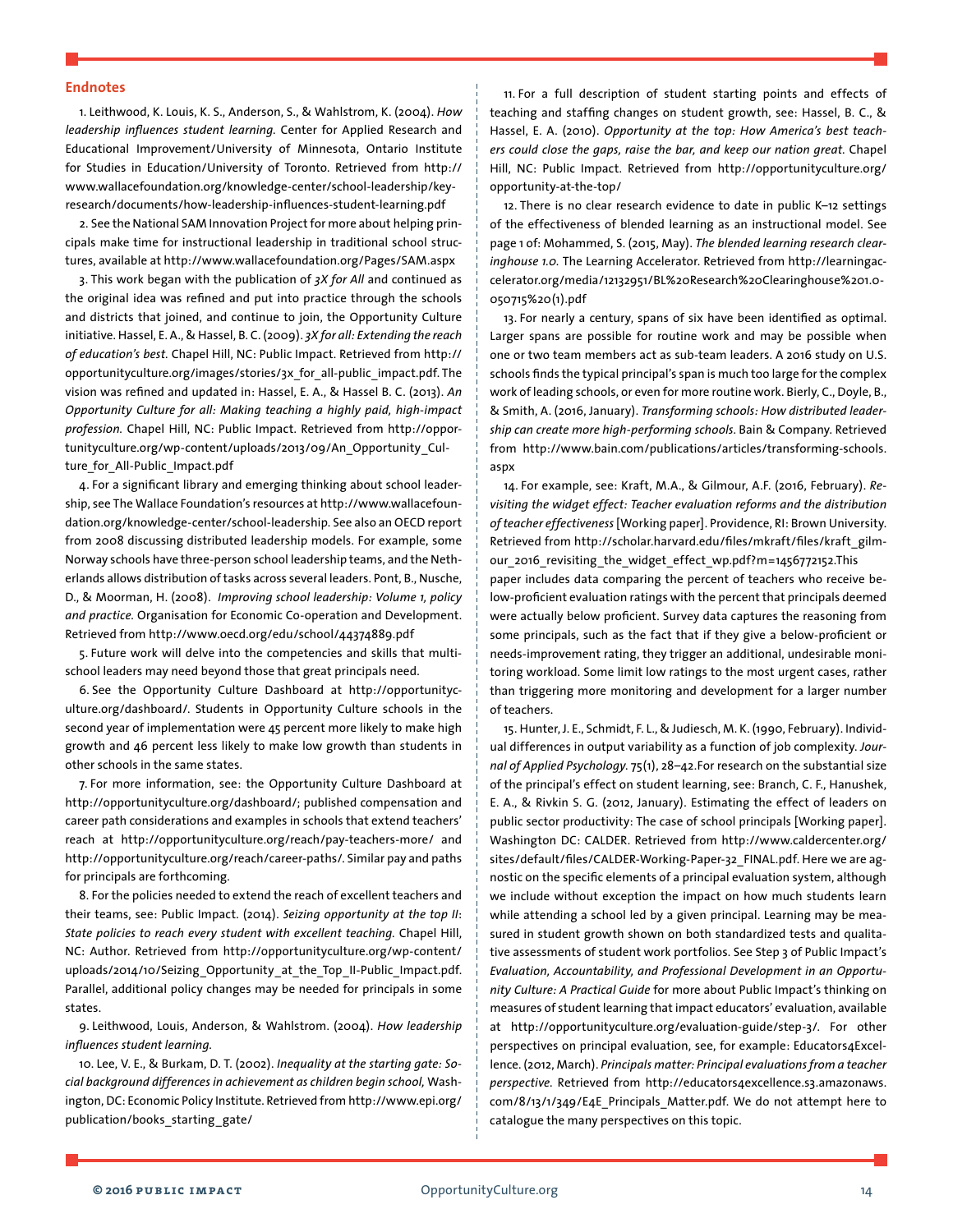16. Efforts are too numerous to list them all. For example, see welldesigned and funded programs at the national level, such as New Leaders, NYC Leadership Academy, Relay Graduate School of Education, and the University of Virginia's Partners for Leadership in Education. State and local efforts include North Carolina's Northwest Leadership Academy, Gwinnett County, Georgia's leadership pipeline, and others.

17. See the programs in endnote 16.

18. Hassel & Hassel. (2010). *Opportunity at the top.*

19. See the Opportunity Culture Dashboard at [http://opportunitycul](http://opportunityculture.org/dashboard/)[ture.org/dashboard/.](http://opportunityculture.org/dashboard/) As of December 2015, students in Opportunity Culture schools using such models were 45 percent more likely to make high growth and 46 percent less likely to make low growth than students in other schools in the same states.

20. Public Impact. (2012). R*edesigning schools: Models to reach every student with excellent teachers—Multi- classroom leadership.* Chapel Hill, NC: Author. Retrieved from [http://opportunityculture.org/wp-content/](http://opportunityculture.org/wp-content/uploads/2012/04/Multi-Classroom_Leadership_School_Model-Public_Impact.pdf) uploads/2012/04/Multi-Classroom Leadership School Model-Public Im[pact.pdf](http://opportunityculture.org/wp-content/uploads/2012/04/Multi-Classroom_Leadership_School_Model-Public_Impact.pdf)

21. Public Impact. (2012). *Redesigning schools: Models to reach every student with excellent teachers—Subject specialization (elementary)*. Chapel Hill, NC: Author. Retrieved from [http://opportunityculture.org/wp](http://opportunityculture.org/wp-content/uploads/2012/04/Subject_Specialization_Elementary_School_Model-Public_Impact.pdf)[content/uploads/2012/04/Subject\\_Specialization\\_Elementary\\_School\\_](http://opportunityculture.org/wp-content/uploads/2012/04/Subject_Specialization_Elementary_School_Model-Public_Impact.pdf) [Model-Public\\_Impact.pdf](http://opportunityculture.org/wp-content/uploads/2012/04/Subject_Specialization_Elementary_School_Model-Public_Impact.pdf)

22. See the Introduction to Job Descriptions & Competencies for Teacher and Staff Evaluation & Development in Step 3 of Public Impact's *Evaluation, Accountability, and Professional Development in an Opportunity Culture: A Practical Guide,* available at http://opportunityculture.org/evaluation-guide/step-3/. It includes detailed job descriptions and evaluation materials for both teaching and paraprofessional roles.

23. Montessori, progressive, and open schools are among the examples of schools using individual student progress to change instructional levels and approaches during the year; the differentiated instruction movement and now the personalized learning movement seek to replicate this practice in more schools.

24. For more on this model, see [http://opportunityculture.org/reach/](http://opportunityculture.org/reach/time-tech-swaps/) [time-tech-swaps/](http://opportunityculture.org/reach/time-tech-swaps/)

25. OECD. (2015). *Students, computers, and learning: Making the connection.* OECD Publishing. Retrieved from [http://www.keepeek.com/](http://www.keepeek.com/Digital-Asset-Management/oecd/education/students-computers-and-learning_9789264239555-en#page1) [Digital-Asset-Management/oecd/education/students-computers-and](http://www.keepeek.com/Digital-Asset-Management/oecd/education/students-computers-and-learning_9789264239555-en#page1)learning 9789264239555-en#page1. Note that the report studies digital learning added on to traditional classroom structures.

26. Forthcoming work will describe the teacher-in-training and principal-in-training roles in more detail, as well as the way they can be paid for full-year residencies within schools' regular budgets.

27. Multi-school leaders leading justtwo schools might continue to lead one school directly, perhaps one with a stable, well-functioning teacherleader team. Only experience and research will determine the optimal staffing designs for each span of multi-school leadership, considering both the impact on students and teachers and financial sustainability.

28. Public Impact: Steiner, L., Losoponkul, N., Hassel, E. A., & Han, J. G. (2015). *Teacher and staff selection toolkit.* Chapel Hill, NC: Public Impact. Retrieved from <http://opportunityculture.org/selection-toolkit/>

29. Public Impact. (2012). *Redesigning schools: Models to reach every student with excellent teachers—Subject specialization (elementary)*.

30. Public Impact. (2015). *Opportunity Culture implementation: Early lessons from the field.* Chapel Hill, NC: Author. Retrieved from [http://opportunityculture.org/wp-content/uploads/2015/07/Op](http://opportunityculture.org/wp-content/uploads/2015/07/Opportunity_Culture_Implementation_Early_Lessons_from_the_Field-Public_Impact.pdf)[portunity\\_Culture\\_Implementation\\_Early\\_Lessons\\_from\\_the\\_Field-](http://opportunityculture.org/wp-content/uploads/2015/07/Opportunity_Culture_Implementation_Early_Lessons_from_the_Field-Public_Impact.pdf)Public Impact.pdf; for examples, see: Public Impact: Barrett, S. K. (2016). *How principals use multi-classroom leadership in school turnarounds: An Opportunity Culture vignette series.* Chapel Hill, NC: Public Impact. Retrieved from [http://opportunityculture.org/](http://opportunityculture.org/how-principals-use-multi-classroom-leadership-in-school-turnarounds/) [how-principals-use-multi-classroom-leadership-in-school-turnarounds/](http://opportunityculture.org/how-principals-use-multi-classroom-leadership-in-school-turnarounds/)

31. MCLs' role in teacher evaluation varies currently. Many at least provide input to the principal about teachers' instructional strengths and development needs. Others have a larger role.

32. Hassel, B. C., & Hassel, E. A. (2012). Teachers in the age of digital instruction. In Chester E. Finn Jr. (Ed). *Education reform for the digital era*  (pp. 11–33). Washington, DC: Thomas B. Fordham Institute. Retrieved from [http://www.edexcellencemedia.net/publications/2012/20120425-edu](http://www.edexcellencemedia.net/publications/2012/20120425-education-reform-for-the-digital-era/20120425-Education-Reform-for-the-Digital-Era-FINAL-Chapter-1.pdf)[cation-reform-for-the-digital-era/20120425-Education-Reform-for-the-](http://www.edexcellencemedia.net/publications/2012/20120425-education-reform-for-the-digital-era/20120425-Education-Reform-for-the-Digital-Era-FINAL-Chapter-1.pdf)[Digital-Era-FINAL-Chapter-1.pdf](http://www.edexcellencemedia.net/publications/2012/20120425-education-reform-for-the-digital-era/20120425-Education-Reform-for-the-Digital-Era-FINAL-Chapter-1.pdf)

33. Some schools have accomplished the same collaborative, high-reach environment without digital instruction, often by having students work on non-digital projects and skills practice under paraprofessional supervision.

34. For an example of data use to lead a turnaround in a nonprofit service setting, see Kim, W. C., & Mauborgne, R. (2003, April). Tipping point leadership. Harvard Business Review. Retrieved from [https://hbr.](https://hbr.org/2003/04/tipping-point-leadership/ar/1) [org/2003/04/tipping-point-leadership/ar/1](https://hbr.org/2003/04/tipping-point-leadership/ar/1)

35. The staffing level and assistant principal roles might be affected by the span of leadership.

36. For the school models that are allowing this higher teacher and teacher-leader pay within budget in Opportunity Culture schools, see: [http://opportunityculture.org/reach/school-models/.](http://opportunityculture.org/reach/school-models/) For more on the financial modeling, see: [http://opportunityculture.org/reach/pay-teachers](http://opportunityculture.org/reach/pay-teachers-more/)[more/.](http://opportunityculture.org/reach/pay-teachers-more/) Addition modeling will be forthcoming for principal pay. In brief: The pay of a noninstructional operations manager is lower than that of an assistant principal. This saving is realized in every school that a multischool leader (MSL) leads. With smaller spans, for example two schools, the MSL can continue to lead one school directly and lead the other through another principal. At larger spans, the MSL should lead a principal or principal-in-training in every school; savings from the operations manager fund not only the MSL base pay at a principal rate but also substantial MSL pay supplements that increase as MSLs lead more schools. In addition, some schools may have principals-in-training who are paid like assistant principals temporarily, rather than as full principals, but this is not necessary to pay MSLs more.

37. Bureau of Labor Statistics, U.S. Department of Labor. (2016). *Occupational outlook handbook: Elementary, middle, and high school principals.*  Retrieved from [http://www.bls.gov/ooh/management/elementary-mid](http://www.bls.gov/ooh/management/elementary-middle-and-high-school-principals.htm)[dle-and-high-school-principals.htm](http://www.bls.gov/ooh/management/elementary-middle-and-high-school-principals.htm)

38. Cross-sector research indicates that the highest performers across sectors and jobs are most likely to leave for lack of career and pay advancement opportunity, while more typical performers are more likely to leave due to working conditions. HayGroup. (2004). *Bridging the pay-forperformance gap: Establishing truly differentiated rewards*. Philadelphia, PA: Author. Retrieved from [https://chca.memberclicks.net/assets/docu](https://chca.memberclicks.net/assets/documents/CCA%20Resources%20-%20Bridging%20the%20pay%20for%20performance%20gap.pdf)[ments/CCA%20Resources%20%20Bridging%20the%20pay%20for%20](https://chca.memberclicks.net/assets/documents/CCA%20Resources%20-%20Bridging%20the%20pay%20for%20performance%20gap.pdf) [performance%20gap.pdf](https://chca.memberclicks.net/assets/documents/CCA%20Resources%20-%20Bridging%20the%20pay%20for%20performance%20gap.pdf)

39. For the policies needed to extend the reach of excellent teachers and their teams, see Public Impact. (2014). Seizing opportunity at the top II. Parallel, additional policy changes may be needed for principals in some states.